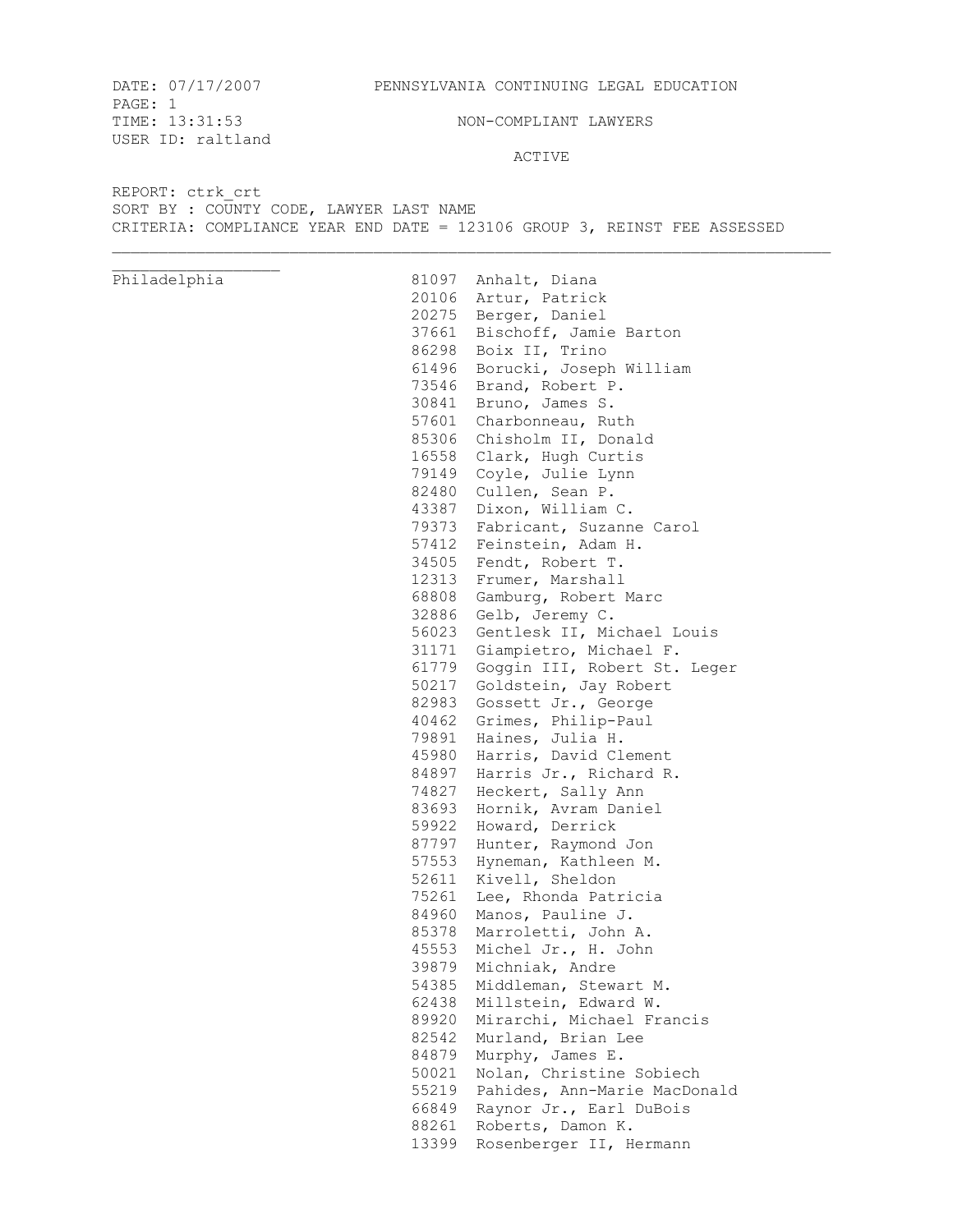83783 Sater, Dory L. 35475 Shotzbarger, Gerard Paul 94109 Slotsky, Karen Louise DATE: 07/17/2007 PENNSYLVANIA CONTINUING LEGAL EDUCATION PAGE: 2<br>TIME: 13:31:53 NON-COMPLIANT LAWYERS USER ID: raltland ACTIVE REPORT: ctrk\_crt SORT BY : COUNTY CODE, LAWYER LAST NAME CRITERIA: COMPLIANCE YEAR END DATE = 123106 GROUP 3, REINST FEE ASSESSED Philadelphia( Continued ) 67351 Staropoli, Charles C. 71807 Thompson, Lopez Tyrone 88994 Totaro, Allyson

89677 Warren Jr., Bruce K. 93800 Weisbrot, Steven M 14505 Williams, Hardy 78354 Wojtylak, Melissa A. 26010 Woodruff, Margaret S.

41228 Zeidman, Bruce David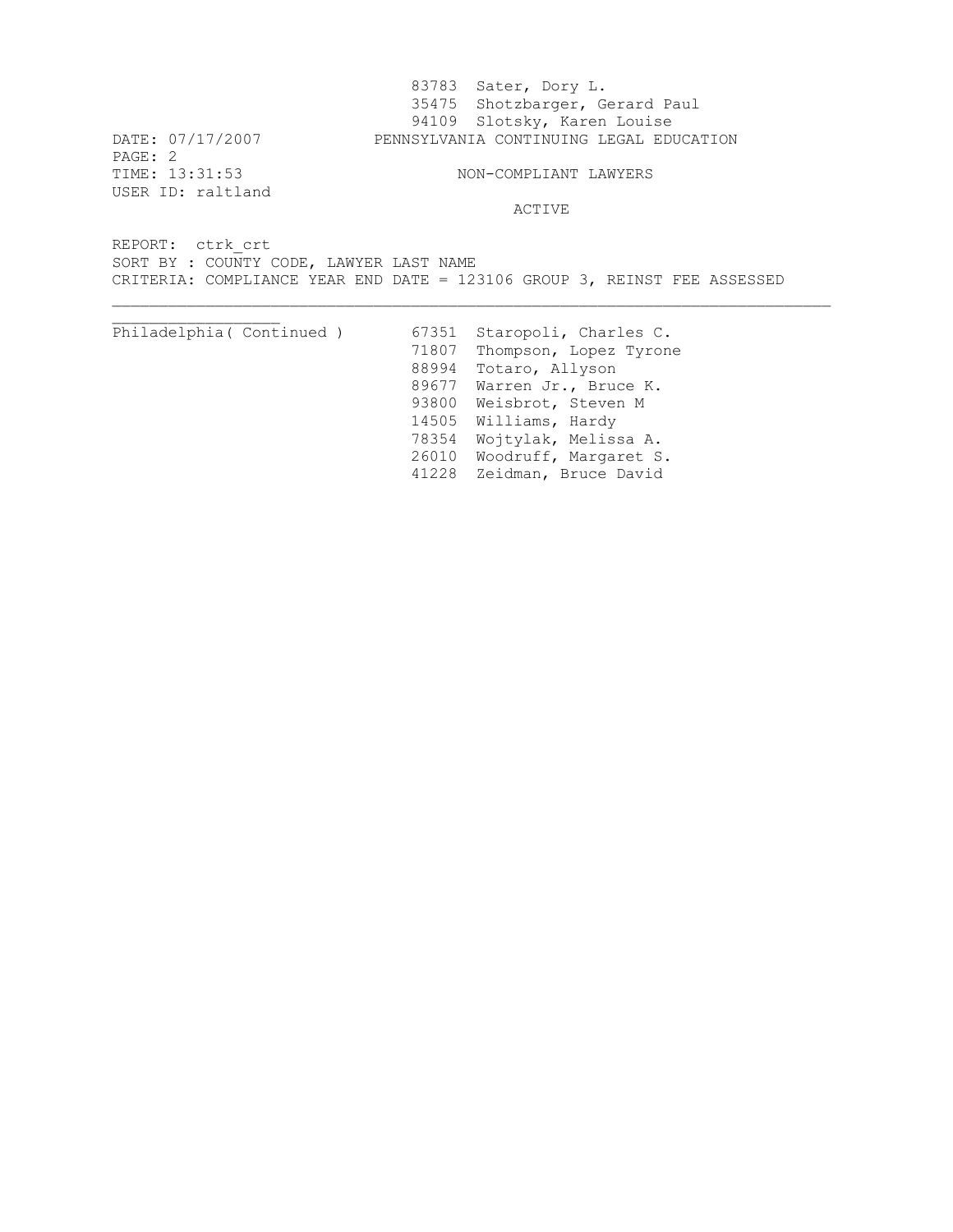PAGE: 3<br>TIME: 13:31:53 USER ID: raltland

 $\overline{\phantom{a}}$  , we can also the contract of  $\overline{\phantom{a}}$ 

DATE: 07/17/2007 PENNSYLVANIA CONTINUING LEGAL EDUCATION

NON-COMPLIANT LAWYERS

ACTIVE

REPORT: ctrk\_crt SORT BY : COUNTY CODE, LAWYER LAST NAME CRITERIA: COMPLIANCE YEAR END DATE = 123106 GROUP 3, REINST FEE ASSESSED

Lancaster 15485 Grbach, Alaine V. 27687 Hohenadel, Michael J. 84105 Warren, David A. 92669 Whittington, Jay M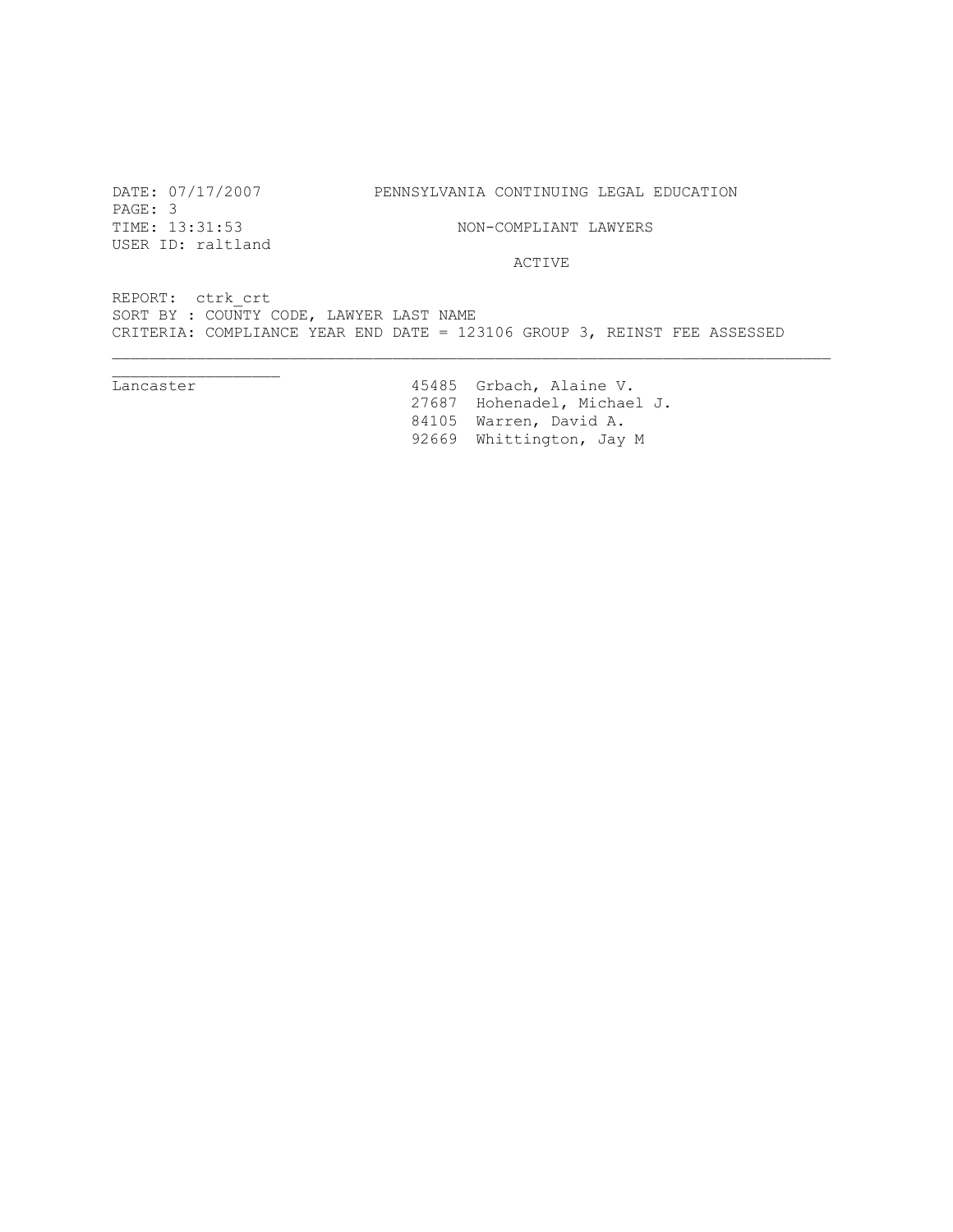DATE: 07/17/2007 PENNSYLVANIA CONTINUING LEGAL EDUCATION

PAGE: 4 TIME: 13:31:53 NON-COMPLIANT LAWYERS USER ID: raltland

ACTIVE

REPORT: ctrk\_crt SORT BY : COUNTY CODE, LAWYER LAST NAME CRITERIA: COMPLIANCE YEAR END DATE = 123106 GROUP 3, REINST FEE ASSESSED

Northampton 07933 LaBarr, Karl K.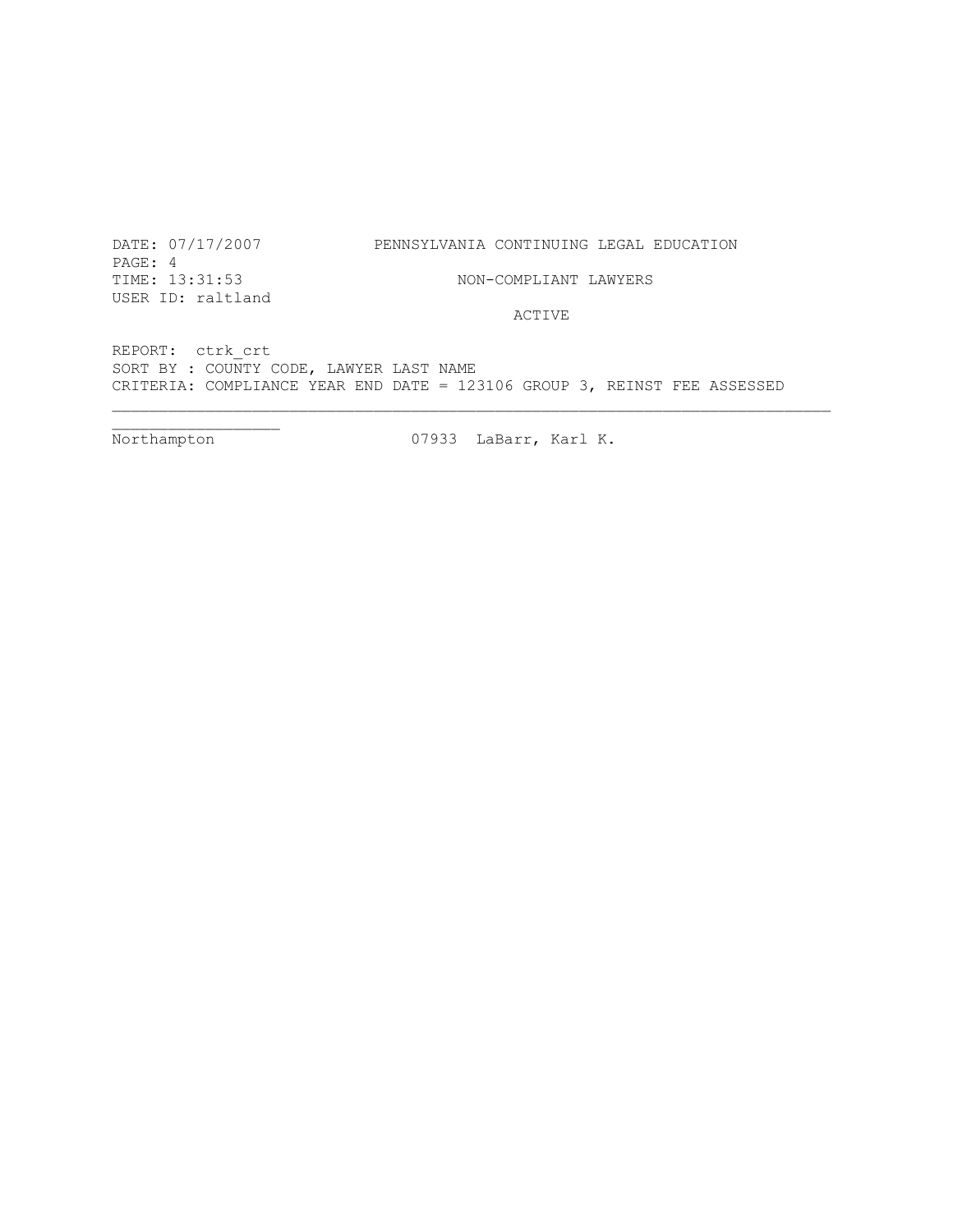PAGE: 5<br>TIME: 13:31:53 USER ID: raltland

# DATE: 07/17/2007 PENNSYLVANIA CONTINUING LEGAL EDUCATION

NON-COMPLIANT LAWYERS

### ACTIVE

REPORT: ctrk\_crt SORT BY : COUNTY CODE, LAWYER LAST NAME CRITERIA: COMPLIANCE YEAR END DATE = 123106 GROUP 3, REINST FEE ASSESSED

| Allegheny | 47557 | Adlesic, John Francis       |
|-----------|-------|-----------------------------|
|           | 67553 | Burket, Lowell Eugene       |
|           | 31947 | Chiodo, Mary Helen          |
|           | 65713 | Cline, Dennis Francis       |
|           | 59613 | Crooks, Paul J.             |
|           | 70615 | Daffner, Marc David         |
|           | 88853 | Duff, Sean Patrick          |
|           | 45659 | Fevola, Lisa Paleos         |
|           | 37950 | Gallagher, Kathleen A.      |
|           | 74531 | Goodman, Cynthia L.         |
|           | 10891 | Howard, Roy S.              |
|           | 15845 | Knight, John H.             |
|           | 30751 | Koepfer, Eileen             |
|           | 37927 | Lubimir, John Anton         |
|           | 22104 | O'Brien, Timothy P.         |
|           | 90807 | Rubin, Julie Annette Hutton |
|           | 29684 | Russakoff, Edward L.        |
|           | 29014 | Santone, Thomas James       |
|           | 17385 | Schaefer, Michael P.        |
|           | 87121 | Smith, Sharon Kaye          |
|           | 51352 | Sweeney, M. Kathryn         |
|           | 70502 | Torres, Hector Thomas       |
|           | 91863 | Tryczynski, Christina       |
|           | 27732 | Viakley, Ellen M.           |
|           | 79344 | Williams, Travis Edward     |
|           | 20791 | Young, Stephen Grant        |
|           |       |                             |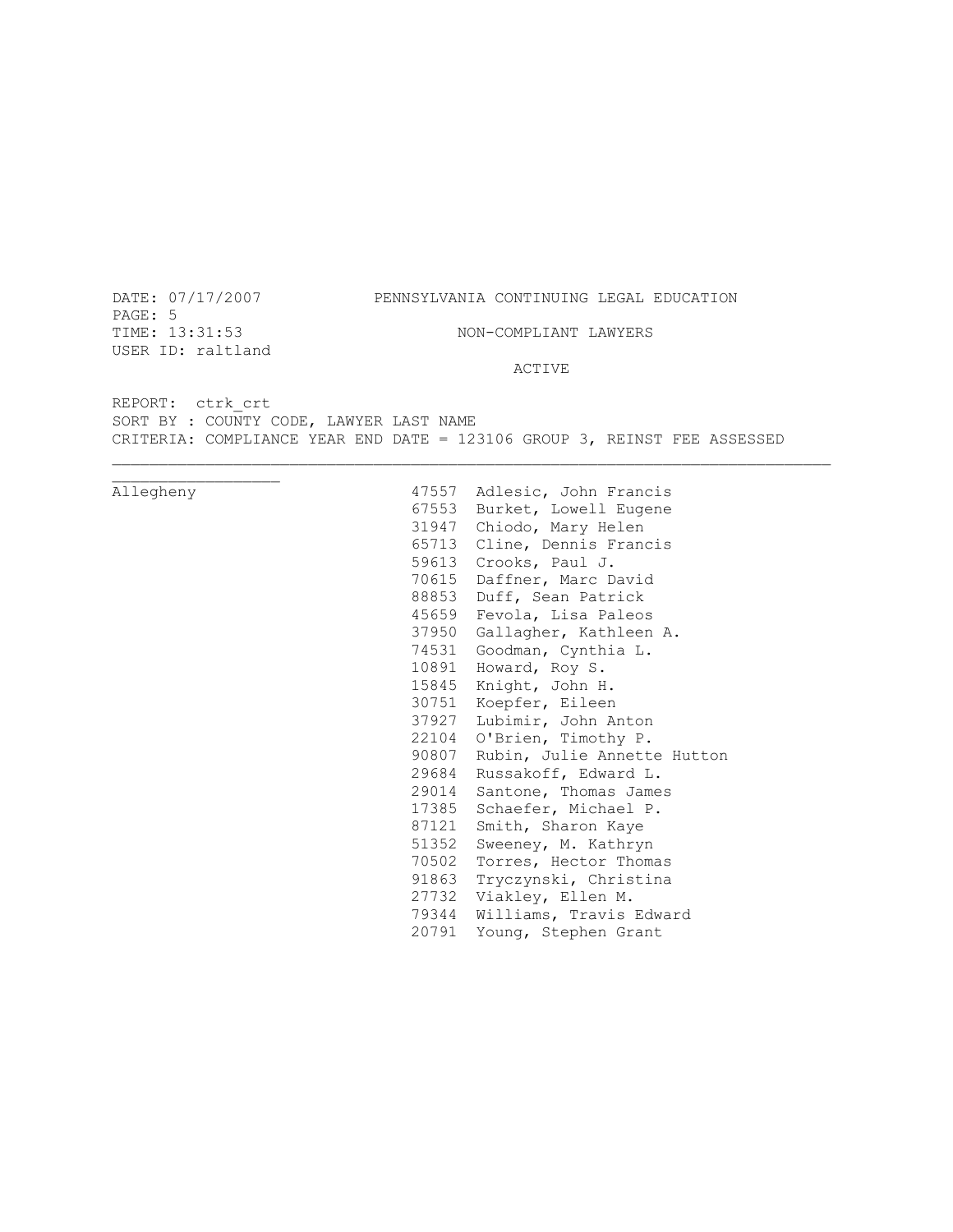DATE: 07/17/2007 PENNSYLVANIA CONTINUING LEGAL EDUCATION PAGE: 6<br>TIME: 13:31:53 NON-COMPLIANT LAWYERS USER ID: raltland ACTIVE REPORT: ctrk\_crt

SORT BY : COUNTY CODE, LAWYER LAST NAME CRITERIA: COMPLIANCE YEAR END DATE = 123106 GROUP 3, REINST FEE ASSESSED

 $\overline{\phantom{a}}$  , we can assume that  $\overline{\phantom{a}}$ Erie 79582 Agresti, David Charles 36930 DiNicola, Ronald Alfred 89987 Grossett, Jeffrey Douglas 07734 Jenks, James R.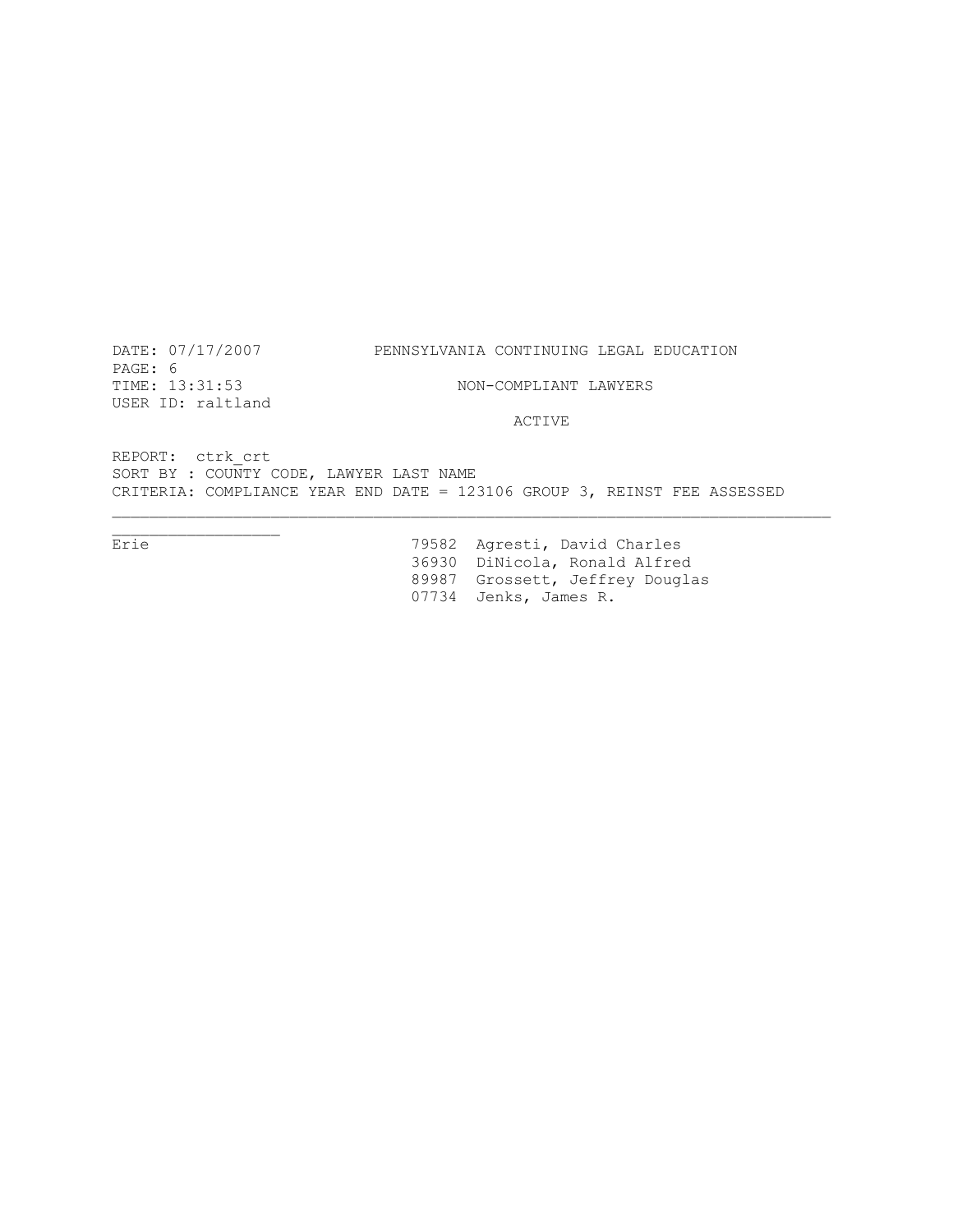PAGE: 7 TIME:  $13:31:53$  NON-COMPLIANT LAWYERS USER ID: raltland

### DATE: 07/17/2007 PENNSYLVANIA CONTINUING LEGAL EDUCATION

ACTIVE

REPORT: ctrk\_crt SORT BY : COUNTY CODE, LAWYER LAST NAME CRITERIA: COMPLIANCE YEAR END DATE = 123106 GROUP 3, REINST FEE ASSESSED

Bucks 78252 Baccari, Robert Joseph 45637 Baun, David Albert 51235 Homel, Jeffry Howard 76208 Keer, Donald R. 84789 Orsen, Jonathan Allen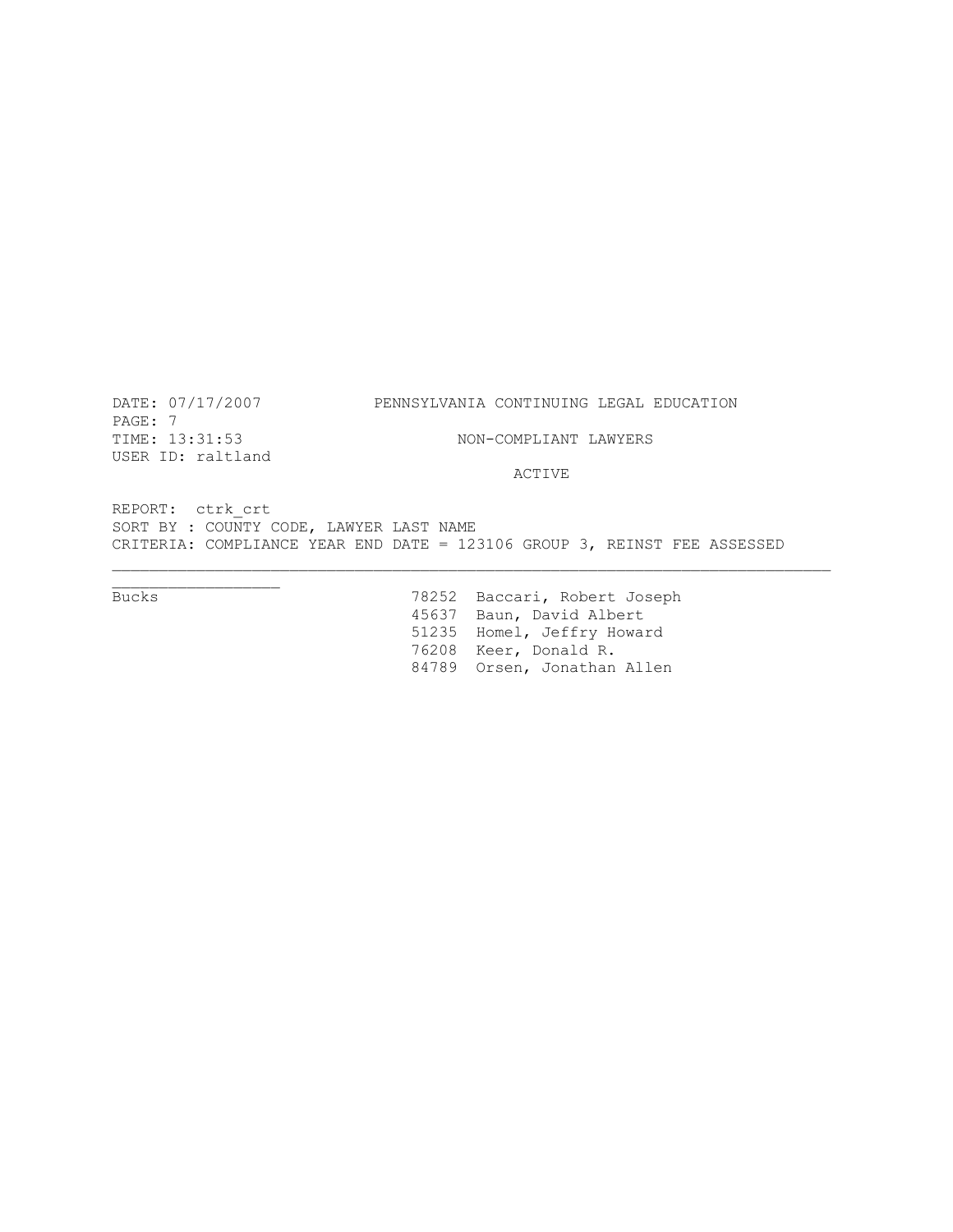DATE: 07/17/2007 PENNSYLVANIA CONTINUING LEGAL EDUCATION

PAGE: 8<br>TIME: 13:31:53 USER ID: raltland

NON-COMPLIANT LAWYERS

ACTIVE

REPORT: ctrk\_crt SORT BY : COUNTY CODE, LAWYER LAST NAME CRITERIA: COMPLIANCE YEAR END DATE = 123106 GROUP 3, REINST FEE ASSESSED

\_\_\_\_\_\_\_\_\_\_\_\_\_\_\_\_\_\_

93691 Jones, Aaron David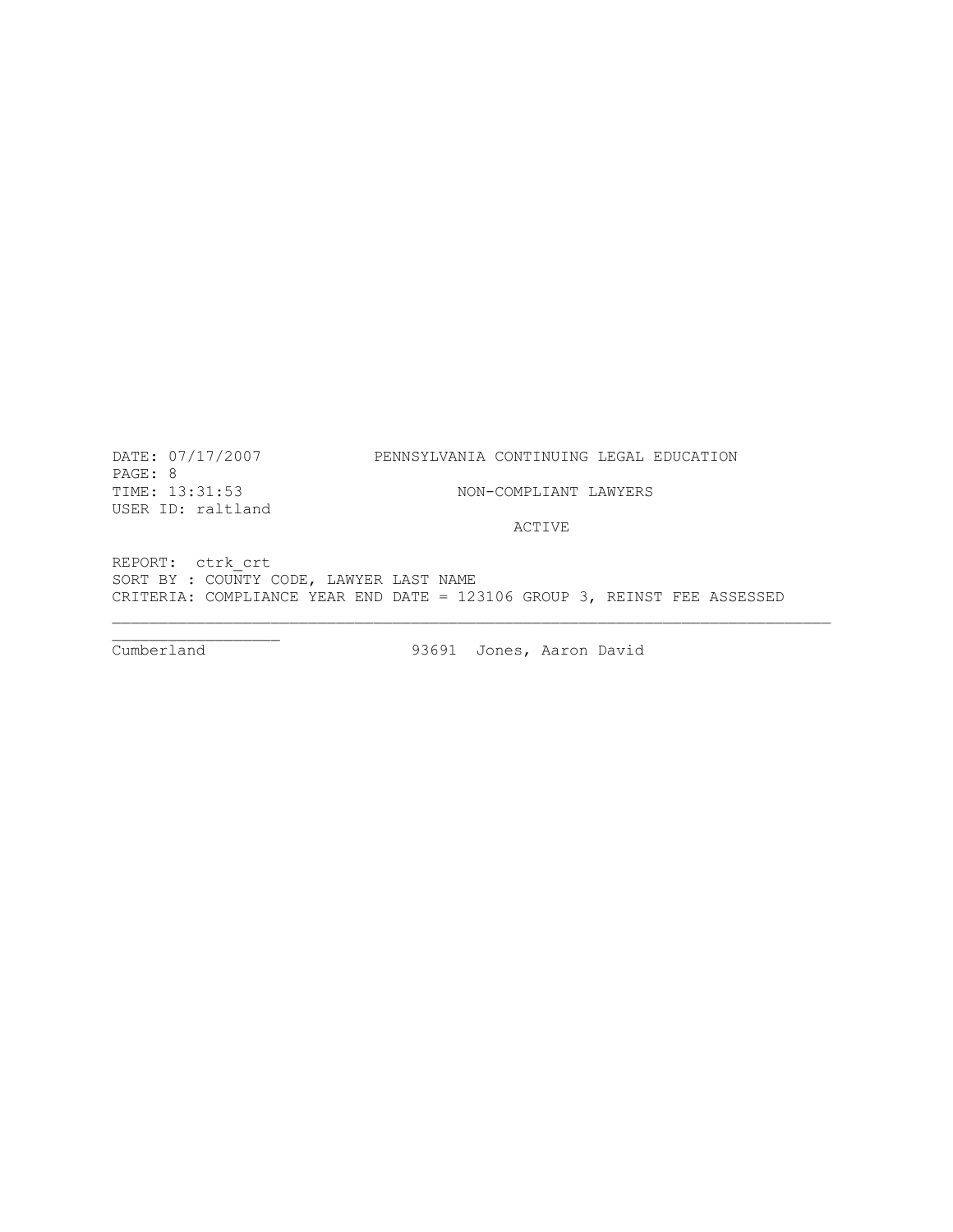PAGE: 9 TIME: 13:31:53 NON-COMPLIANT LAWYERS USER ID: raltland

## DATE: 07/17/2007 PENNSYLVANIA CONTINUING LEGAL EDUCATION

ACTIVE

REPORT: ctrk\_crt SORT BY :  $\overline{C}$ OUNTY CODE, LAWYER LAST NAME CRITERIA: COMPLIANCE YEAR END DATE = 123106 GROUP 3, REINST FEE ASSESSED

 $\frac{1}{2}$ 

Westmoreland 18676 Rowe Jr., Edward T.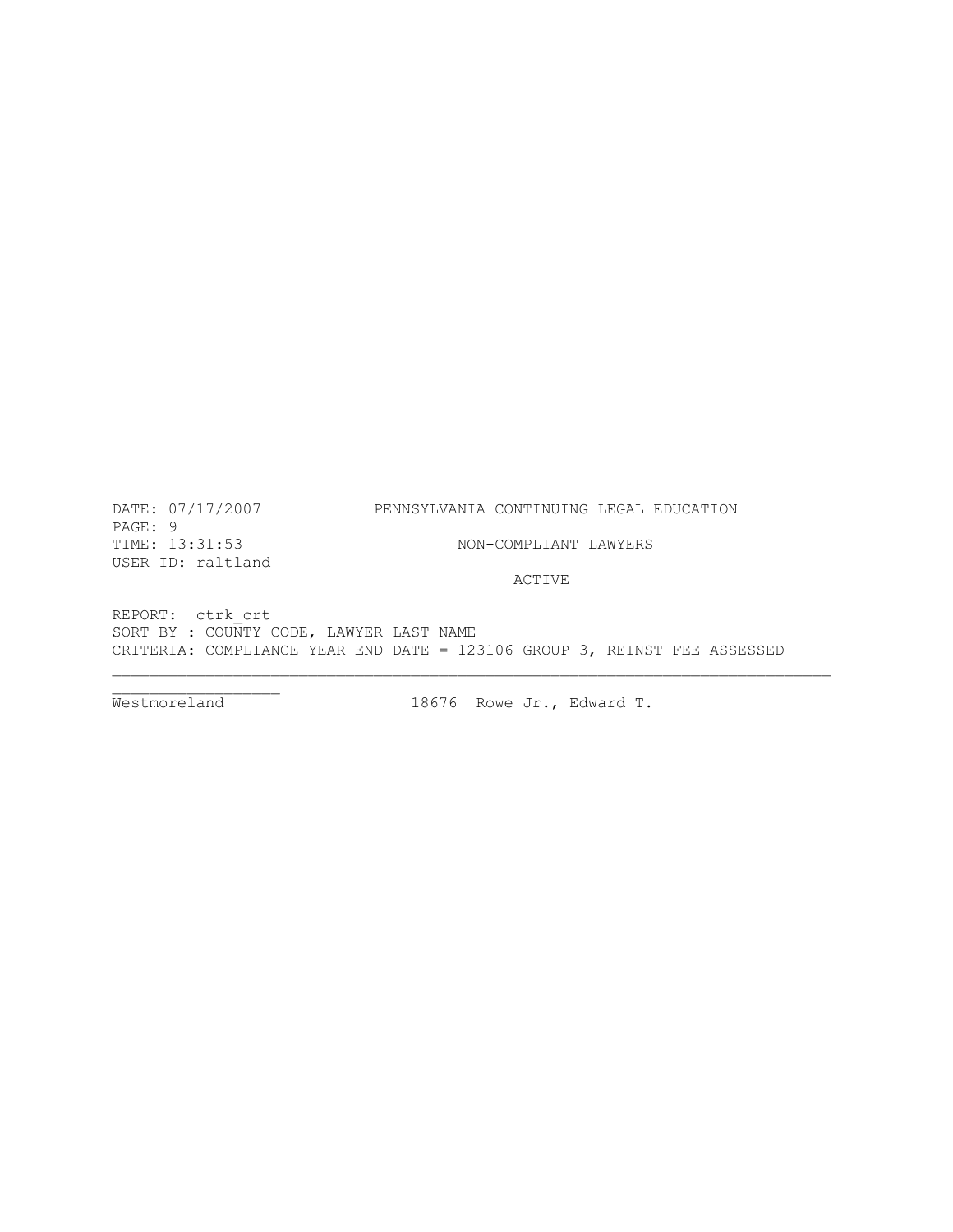PAGE: 10<br>TIME: 13:31:53 USER ID: raltland

 $\overline{\phantom{a}}$  , and the set of the set of the set of the set of the set of the set of the set of the set of the set of the set of the set of the set of the set of the set of the set of the set of the set of the set of the s

# DATE: 07/17/2007 PENNSYLVANIA CONTINUING LEGAL EDUCATION

NON-COMPLIANT LAWYERS

ACTIVE

REPORT: ctrk\_crt SORT BY : COUNTY CODE, LAWYER LAST NAME CRITERIA: COMPLIANCE YEAR END DATE = 123106 GROUP 3, REINST FEE ASSESSED

Luzerne 61303 Kwak, Joseph John 77789 Smith, Moira Anne Bridget 92320 Ursiak, Jonathan Douglass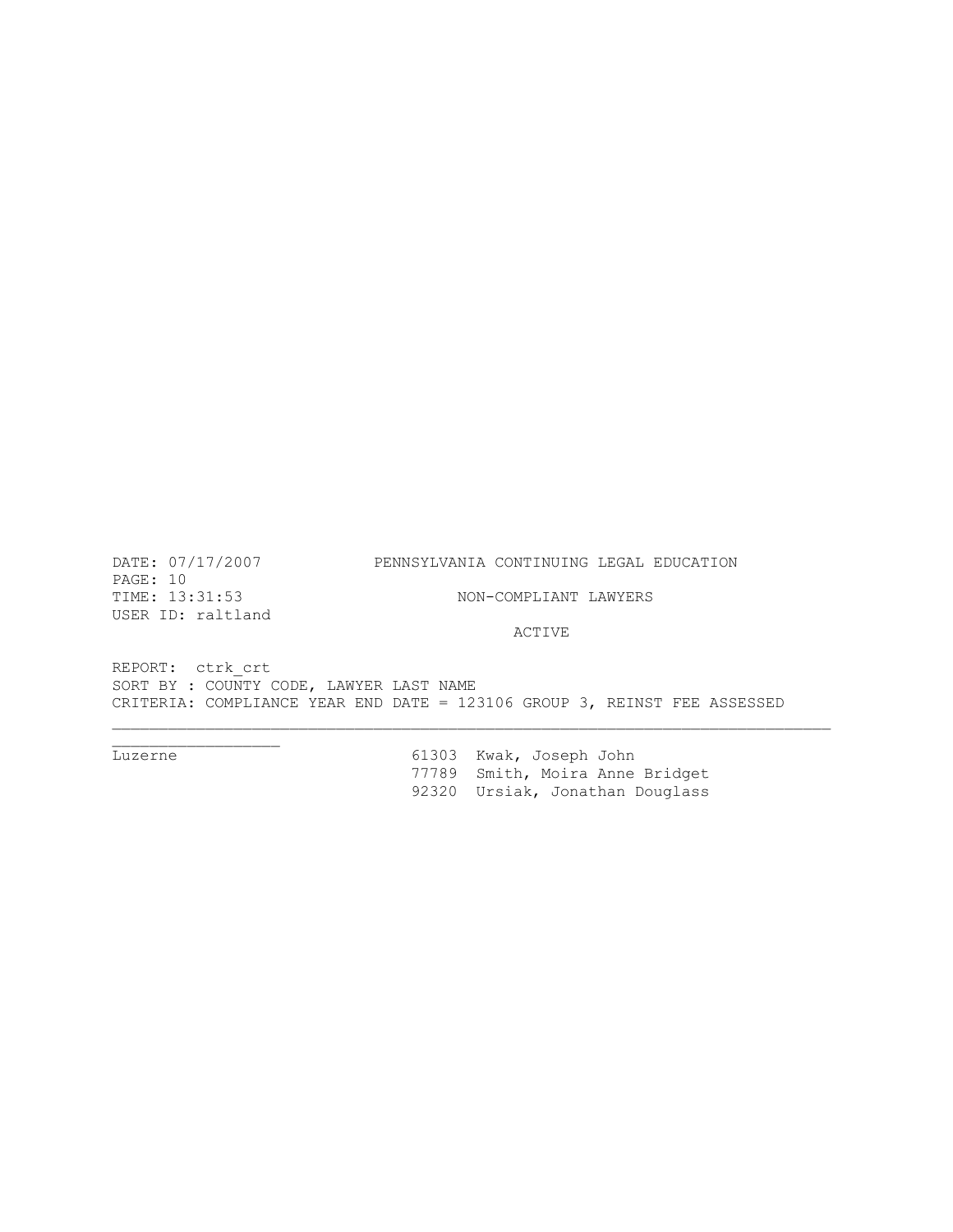PAGE: 11<br>TIME: 13:31:53 USER ID: raltland

 $\overline{\phantom{a}}$  , we can assume that the contract of  $\overline{\phantom{a}}$ 

DATE: 07/17/2007 PENNSYLVANIA CONTINUING LEGAL EDUCATION

ACTIVE

NON-COMPLIANT LAWYERS

REPORT: ctrk\_crt SORT BY : COUNTY CODE, LAWYER LAST NAME CRITERIA: COMPLIANCE YEAR END DATE = 123106 GROUP 3, REINST FEE ASSESSED

Dauphin 79311 Belopolsky, Inna Y. 66420 Ostrowski, Andrew J. 83299 Piontek, Cory Douglas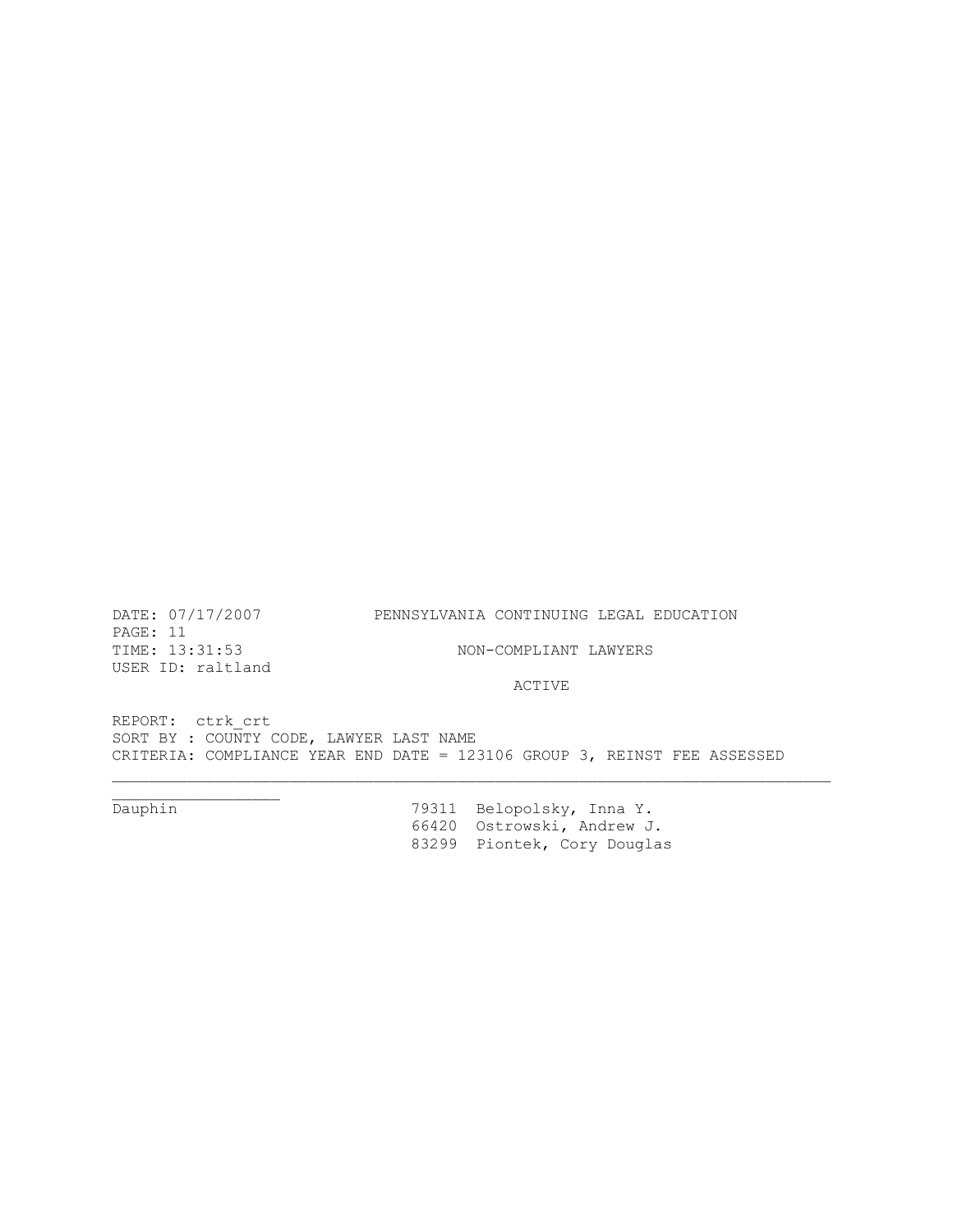PAGE: 12 USER ID: raltland

# DATE: 07/17/2007 PENNSYLVANIA CONTINUING LEGAL EDUCATION

TIME: 13:31:53 NON-COMPLIANT LAWYERS

ACTIVE

REPORT: ctrk\_crt SORT BY : COUNTY CODE, LAWYER LAST NAME CRITERIA: COMPLIANCE YEAR END DATE = 123106 GROUP 3, REINST FEE ASSESSED

 $\overbrace{\text{Chester}}$ 32604 Green Jr., Joseph Patrick 43998 Magill, Brad R. 54390 Motel, Andrew P. 63138 Quain, Marc S. 49059 Riddle, Joan Heeney 71046 Schmidt, Wendy Lee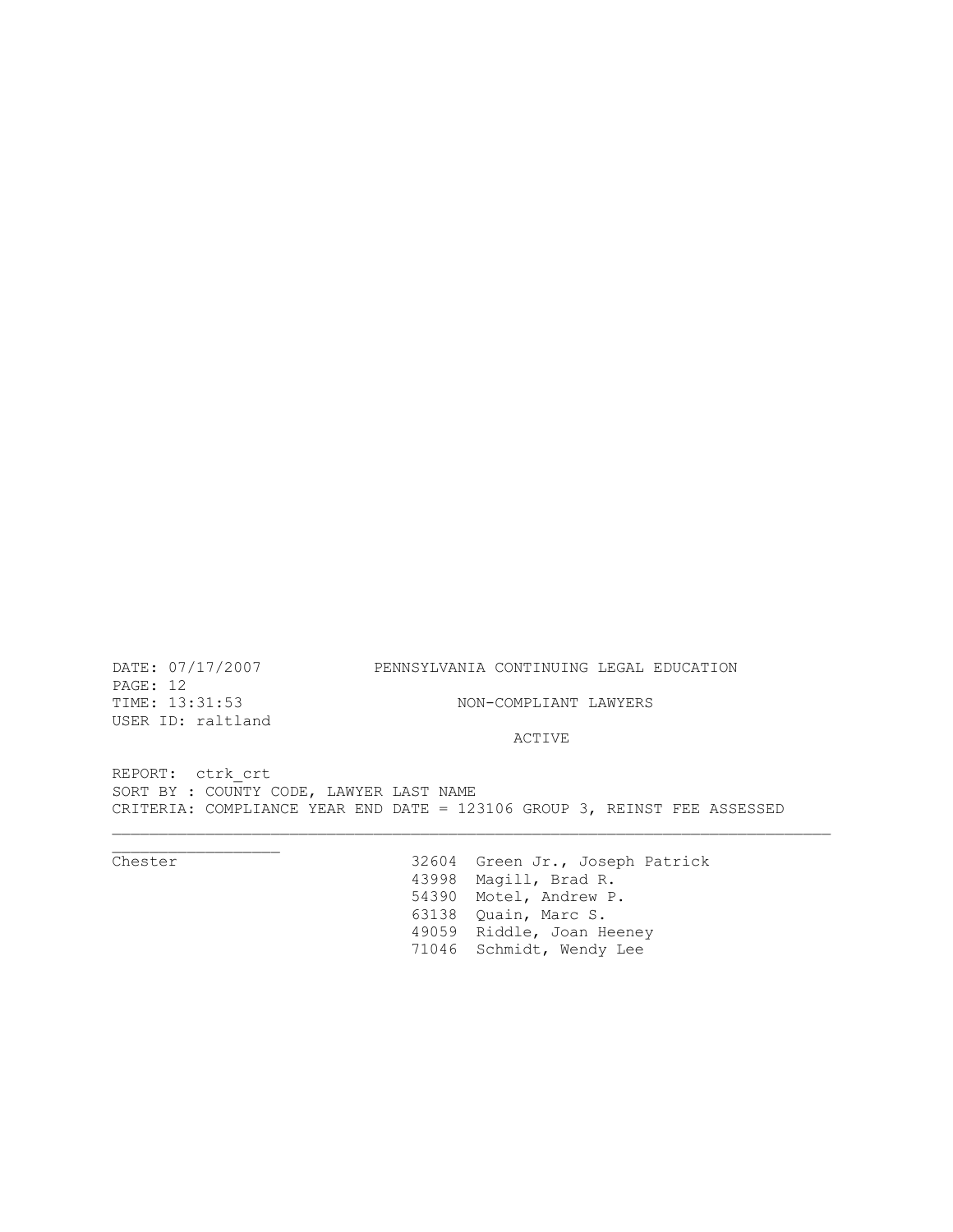DATE: 07/17/2007 PENNSYLVANIA CONTINUING LEGAL EDUCATION

PAGE: 13 USER ID: raltland

TIME: 13:31:53 NON-COMPLIANT LAWYERS

# ACTIVE

REPORT: ctrk\_crt SORT BY : COUNTY CODE, LAWYER LAST NAME CRITERIA: COMPLIANCE YEAR END DATE = 123106 GROUP 3, REINST FEE ASSESSED

 $\overline{\text{York}}$ 

43899 Lensbower, Gregory L.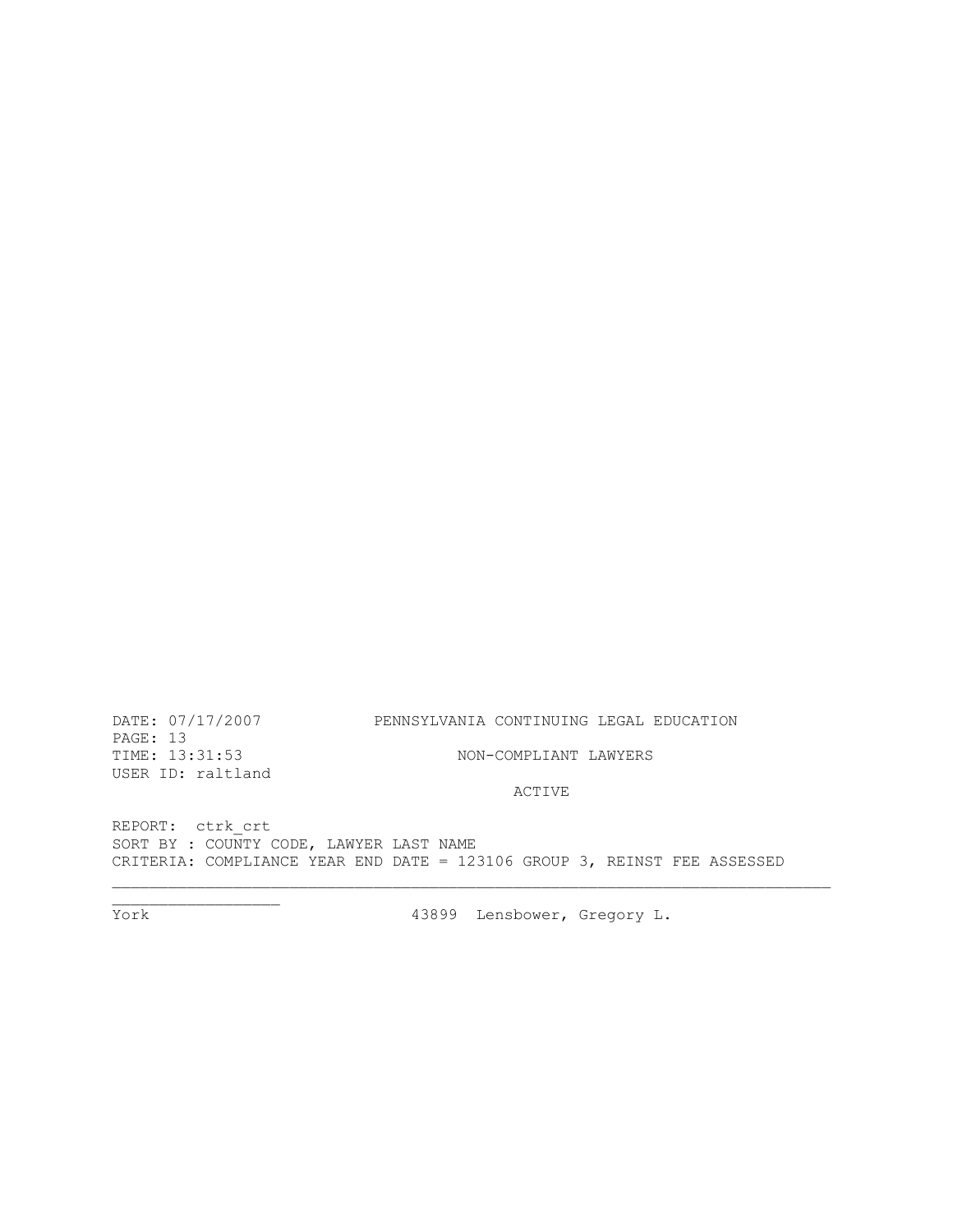Berks 87226 Barbour, Matthew Bruce 17617 Wertz, John Thomas

REPORT: ctrk\_crt SORT BY : COUNTY CODE, LAWYER LAST NAME CRITERIA: COMPLIANCE YEAR END DATE = 123106 GROUP 3, REINST FEE ASSESSED

ACTIVE

USER ID: raltland

TIME:  $13:31:53$  NON-COMPLIANT LAWYERS

DATE: 07/17/2007 PENNSYLVANIA CONTINUING LEGAL EDUCATION PAGE: 14

Berks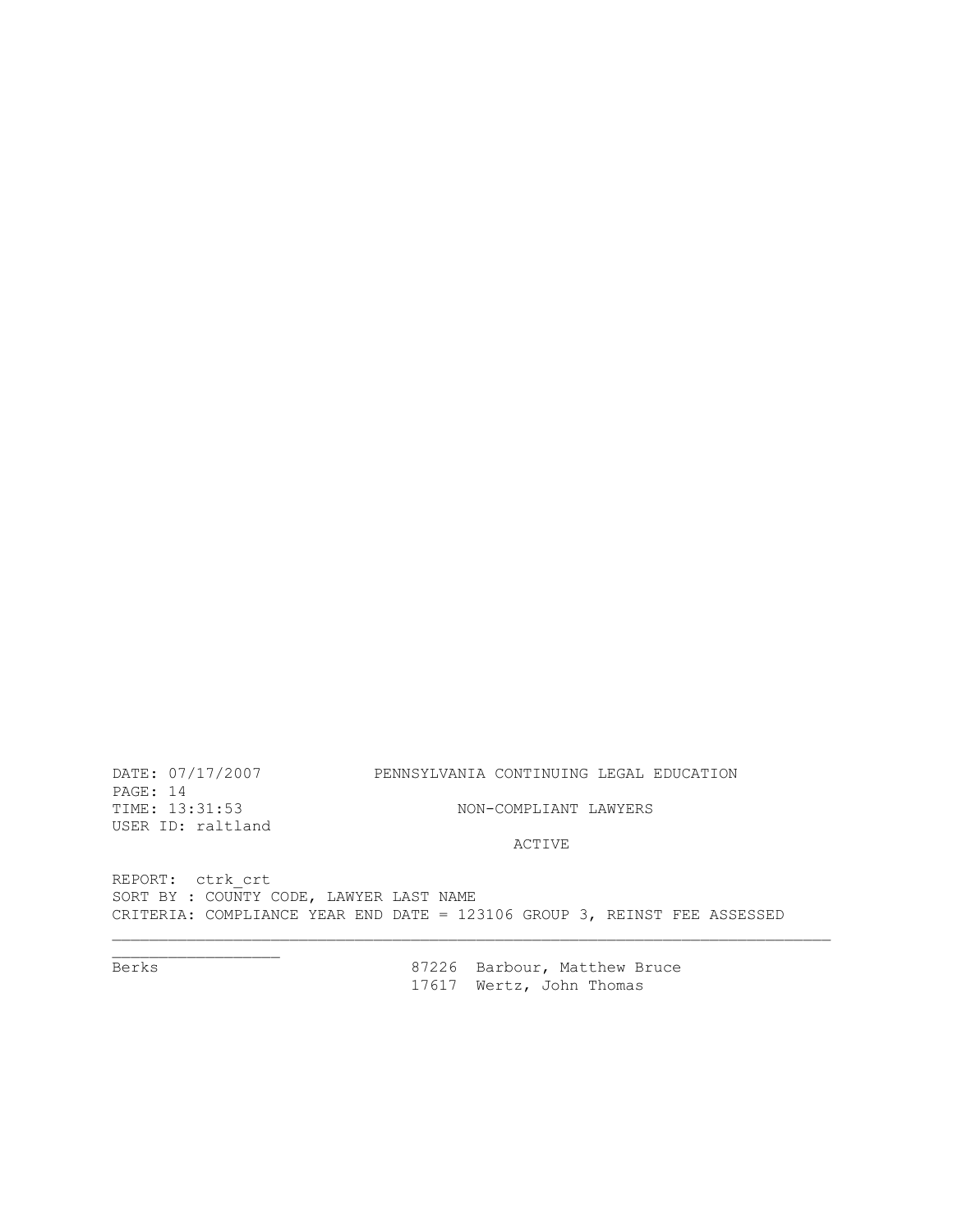REPORT: ctrk\_crt SORT BY : COUNTY CODE, LAWYER LAST NAME CRITERIA: COMPLIANCE YEAR END DATE = 123106 GROUP 3, REINST FEE ASSESSED

Washington

92060 Tustin, Lesa Vasiliou 17420 Zeman, David William

ACTIVE

NON-COMPLIANT LAWYERS

PAGE: 15<br>TIME: 13:31:53

USER ID: raltland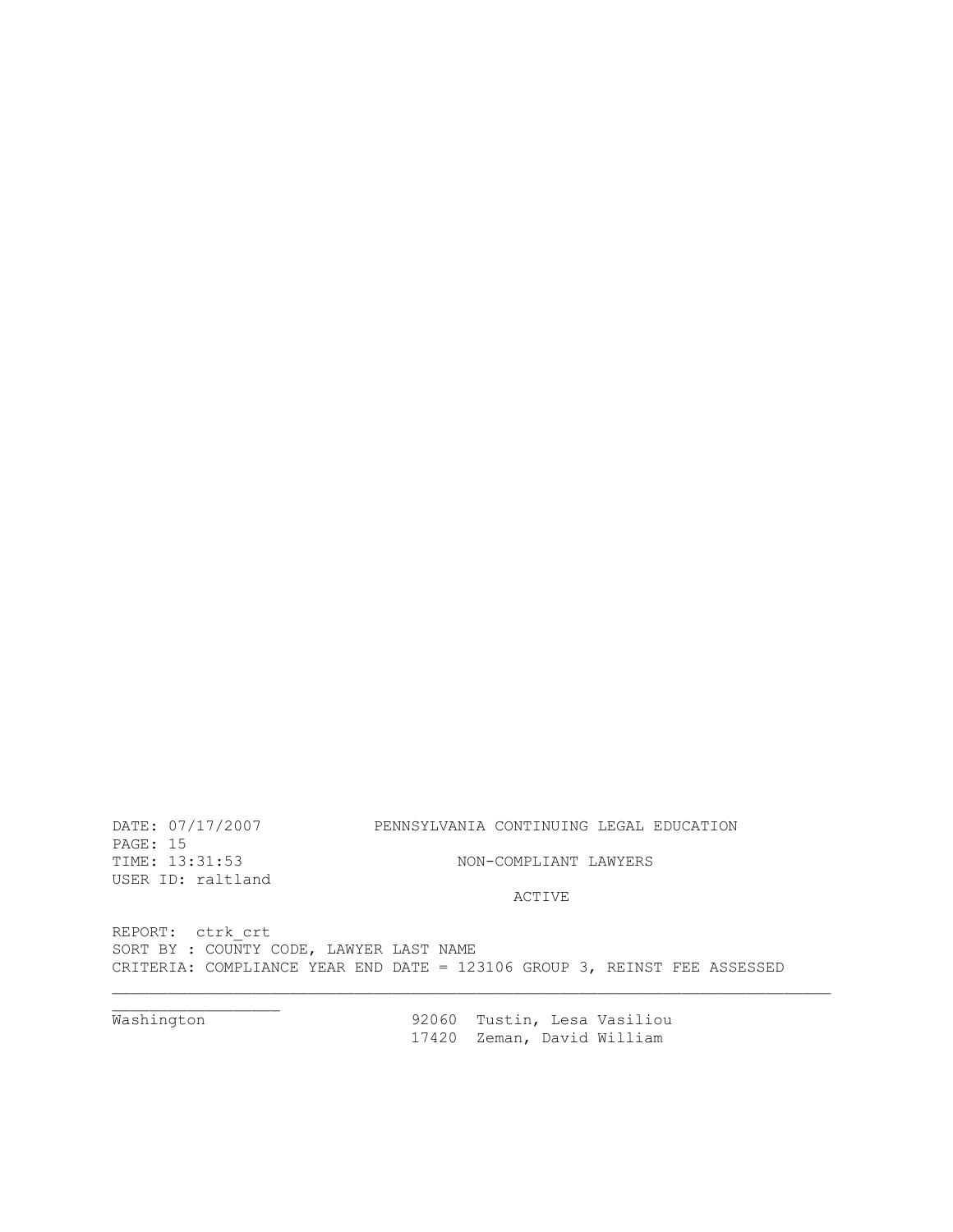Lycoming 10401 Groulx, Michael E.

REPORT: ctrk crt SORT BY : COUNTY CODE, LAWYER LAST NAME CRITERIA: COMPLIANCE YEAR END DATE = 123106 GROUP 3, REINST FEE ASSESSED

ACTIVE

PAGE: 16 TIME: 13:31:53 NON-COMPLIANT LAWYERS USER ID: raltland

\_\_\_\_\_\_\_\_\_\_\_\_\_\_\_\_\_\_\_\_\_\_\_\_\_\_\_\_\_\_\_\_\_\_\_\_\_\_\_\_\_\_\_\_\_\_\_\_\_\_\_\_\_\_\_\_\_\_\_\_\_\_\_\_\_\_\_\_\_\_\_\_\_\_\_\_\_

 $\overline{\phantom{a}}$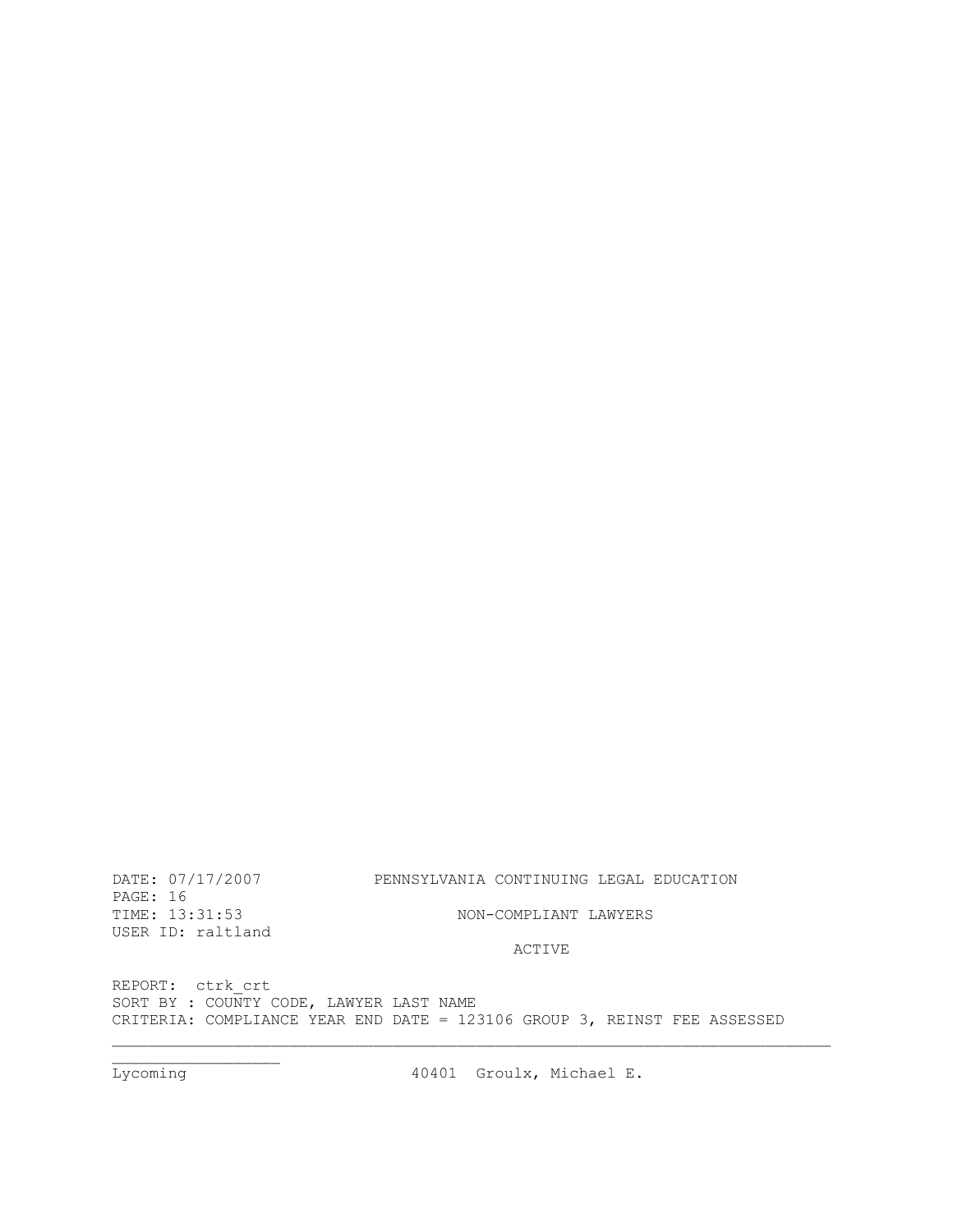REPORT: ctrk\_crt SORT BY : COUNTY CODE, LAWYER LAST NAME CRITERIA: COMPLIANCE YEAR END DATE = 123106 GROUP 3, REINST FEE ASSESSED

### ACTIVE

NON-COMPLIANT LAWYERS

PAGE: 17<br>TIME: 13:31:53 USER ID: raltland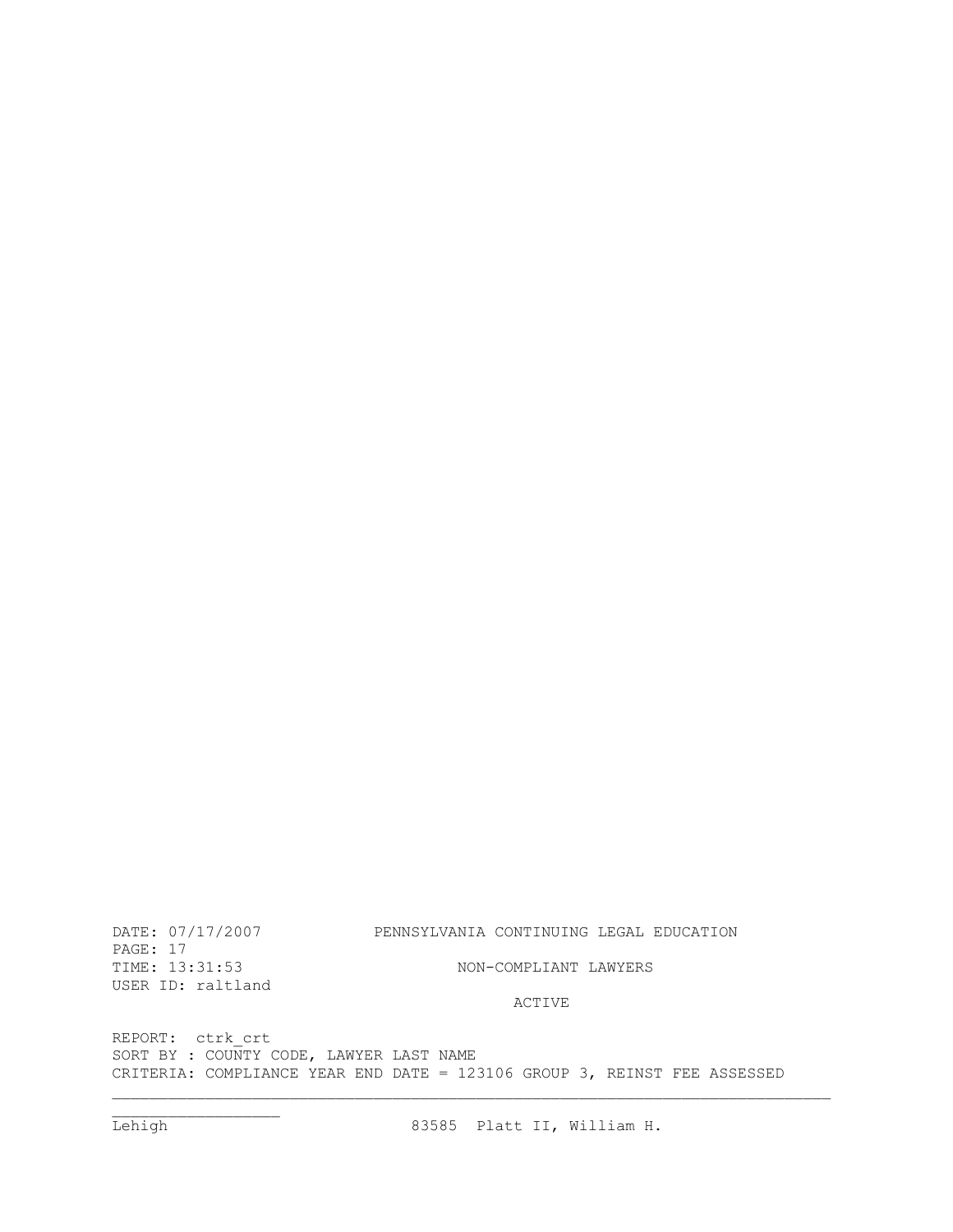REPORT: ctrk\_crt SORT BY : COUNTY CODE, LAWYER LAST NAME CRITERIA: COMPLIANCE YEAR END DATE = 123106 GROUP 3, REINST FEE ASSESSED

#### ACTIVE

PAGE: 18<br>TIME: 13:31:53 USER ID: raltland

NON-COMPLIANT LAWYERS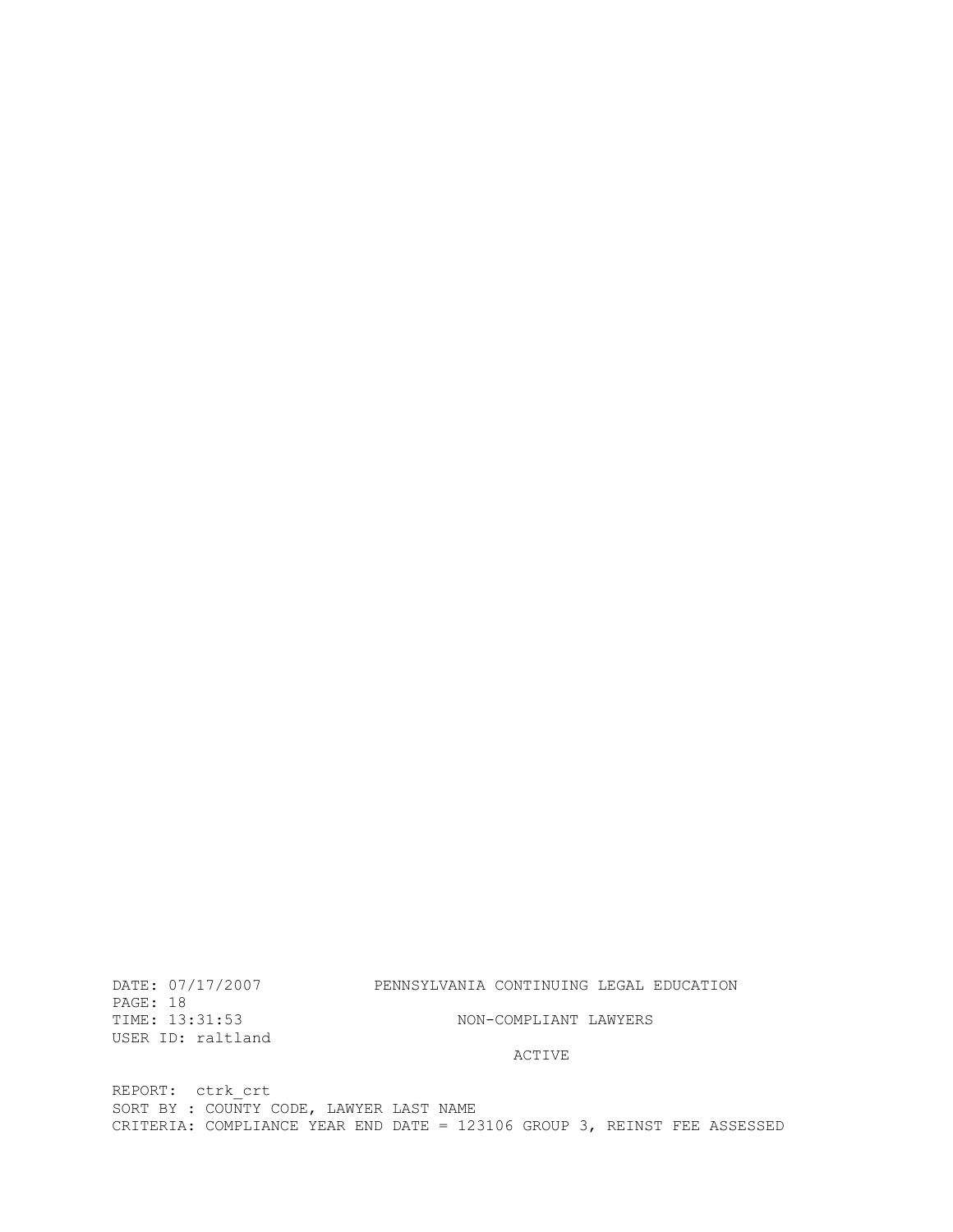# Delaware 08888888

| 08883 | Beagan Jr., Thomas J.         |
|-------|-------------------------------|
| 87235 | Bowers, L. Stephen            |
| 67472 | Canniff, Brian P.             |
| 83275 | Fortay, Bryan Paul            |
| 64189 | Haley, Daniel E.              |
| 81672 | Macchione, Joseph Michael     |
| 91054 | Masini, Joseph                |
| 46233 | McAboy, Marjorie E.           |
| 79960 | Phillips Jr., Richard Gregory |
| 92726 | Smith, Vaughen Christopher    |
| 88096 | Spaulding, Andrew Jonathan    |
| 25206 | Torre, Christine S.           |
| 78756 | Wagner, Michael C.            |
|       |                               |

PAGE: 19<br>TIME: 13:31:53 USER ID: raltland

# DATE: 07/17/2007 PENNSYLVANIA CONTINUING LEGAL EDUCATION

NON-COMPLIANT LAWYERS

ACTIVE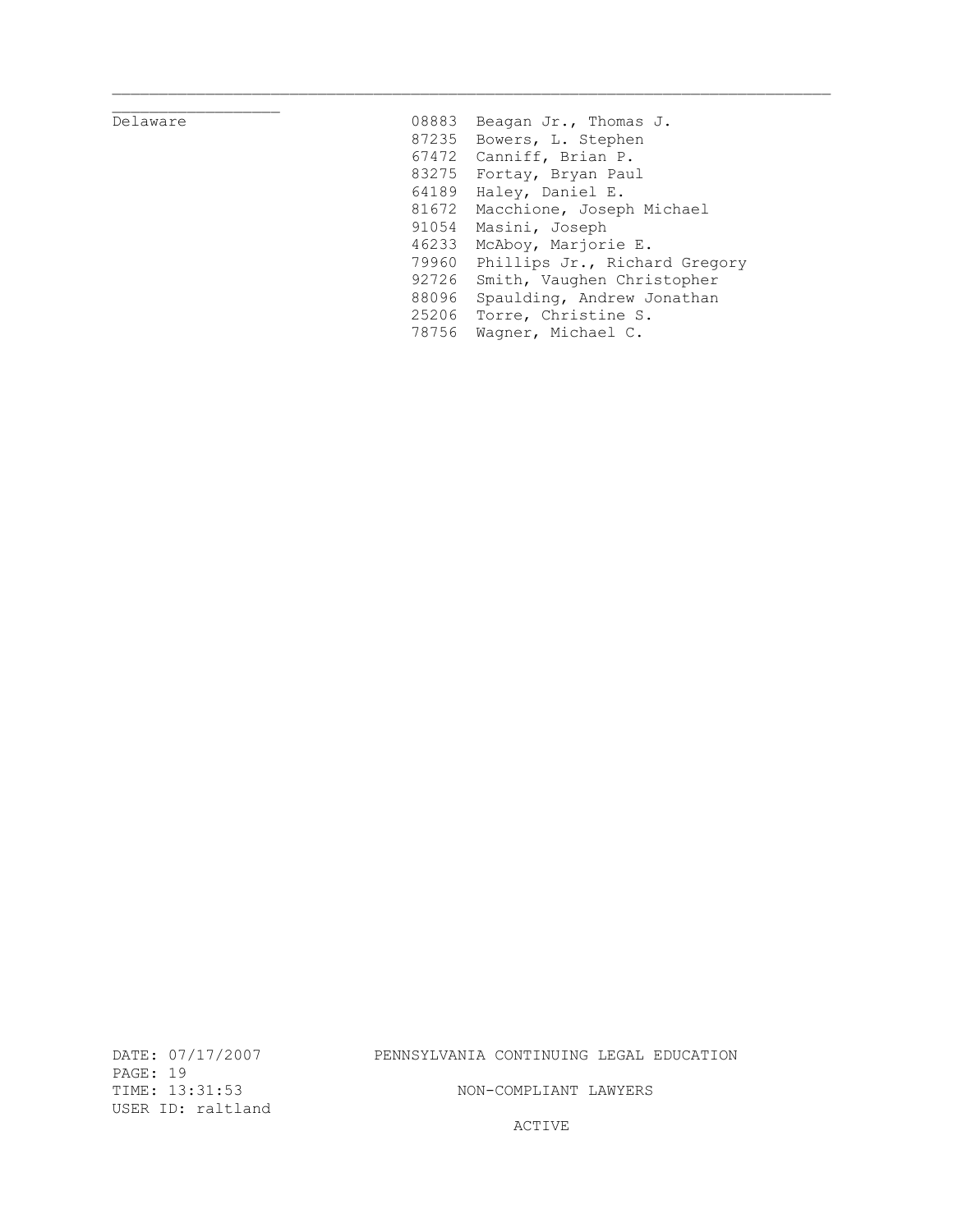REPORT: ctrk\_crt SORT BY : COUNTY CODE, LAWYER LAST NAME CRITERIA: COMPLIANCE YEAR END DATE = 123106 GROUP 3, REINST FEE ASSESSED

 $\overline{\phantom{a}}$  , we can assume that  $\overline{\phantom{a}}$ 

Mercer 20916 Karson Jr., Miles K.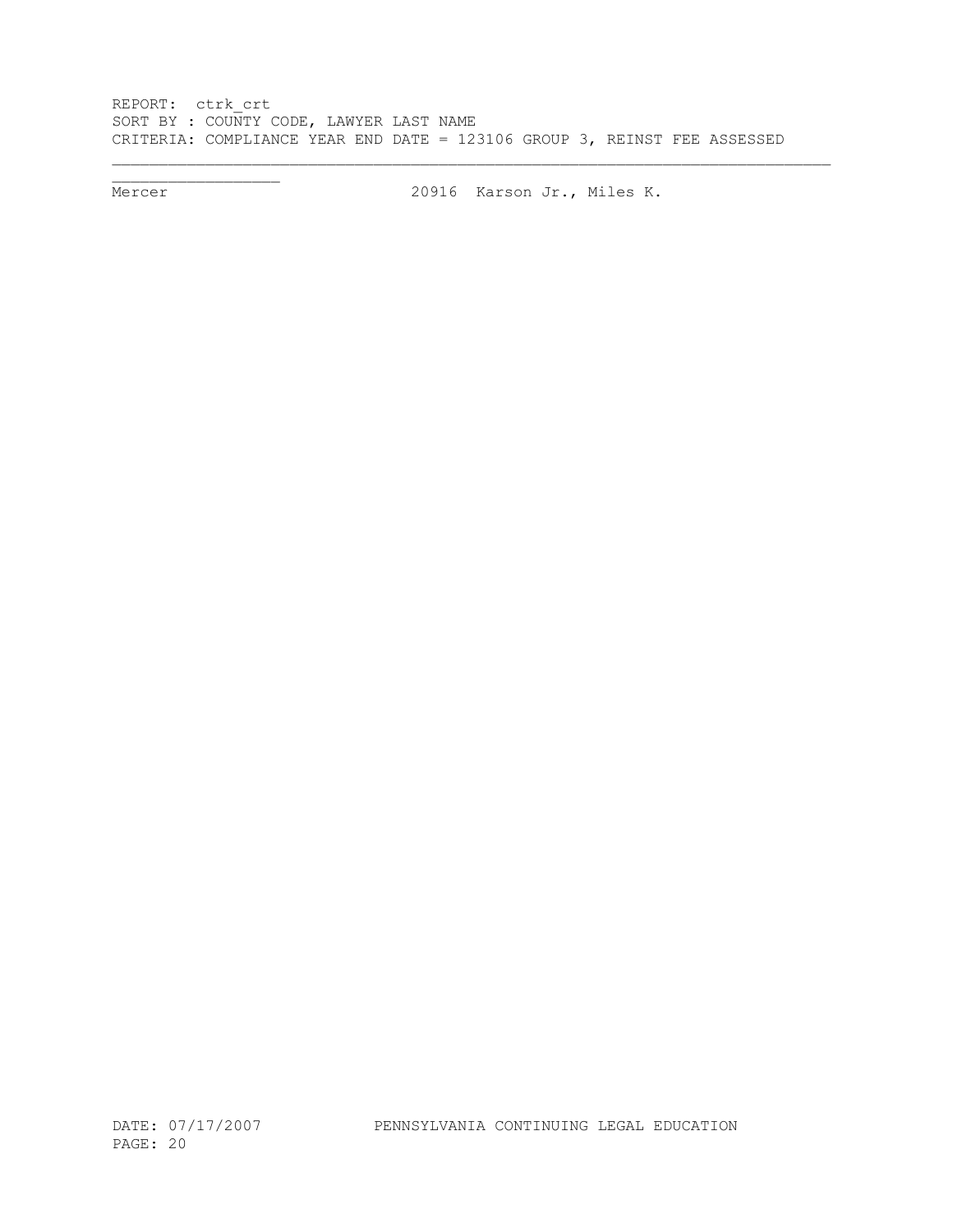USER ID: raltland

TIME: 13:31:53 NON-COMPLIANT LAWYERS

ACTIVE

REPORT: ctrk\_crt SORT BY : COUNTY CODE, LAWYER LAST NAME CRITERIA: COMPLIANCE YEAR END DATE = 123106 GROUP 3, REINST FEE ASSESSED

| Montgomery |       | 75111 Barr, Diane E.      |
|------------|-------|---------------------------|
|            | 81259 | Cassidy, Andrew Gordon    |
|            | 88883 | Cole Jr., Eric Allan      |
|            | 63388 | Coyne, Eileen M.          |
|            | 59118 | DiClaudio, Scott          |
|            | 34745 | Fonash III, John Joseph   |
|            | 34828 | Goldblum, Jane W.         |
|            | 67050 | Goodstein, Ricki          |
|            | 87043 | Lemanowicz, Richard John  |
|            | 42361 | Levin, Eric J.            |
|            | 78789 | Leyden, James Joseph      |
|            | 56505 | Maioriello, John Joseph   |
|            | 62310 | McDonnell, Patrick John   |
|            | 31194 | Oller, Richard S.         |
|            | 81058 | Peterson, Nancy Rachel    |
|            | 84573 | Richter, Jon Michael      |
|            | 44122 | Roggio, Vincent D.        |
|            | 71340 | Rosan, Jonathan S.        |
|            | 26844 | Salvo, Stephen            |
|            | 57144 | Singer, Sena              |
|            | 60643 | Weinberg, Marc Alan       |
|            |       | 19174 Weitzman, Frederick |
|            |       |                           |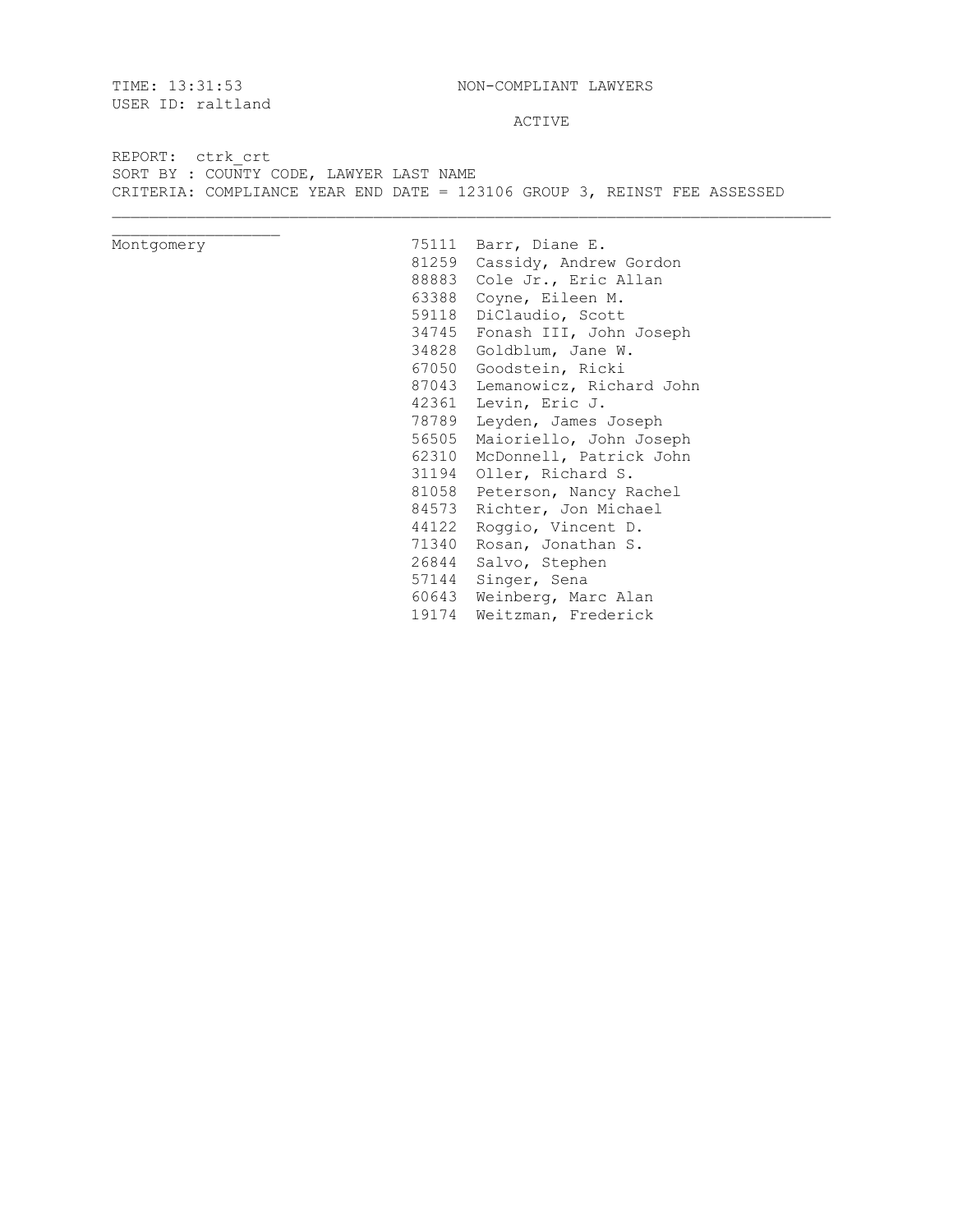DATE: 07/17/2007 PENNSYLVANIA CONTINUING LEGAL EDUCATION PAGE: 21<br>TIME: 13:31:53 NON-COMPLIANT LAWYERS USER ID: raltland ACTIVE

REPORT: ctrk\_crt SORT BY : COUNTY CODE, LAWYER LAST NAME CRITERIA: COMPLIANCE YEAR END DATE = 123106 GROUP 3, REINST FEE ASSESSED

 $\overline{\phantom{a}}$ 

Monroe 08219 Pentz Jr., John J.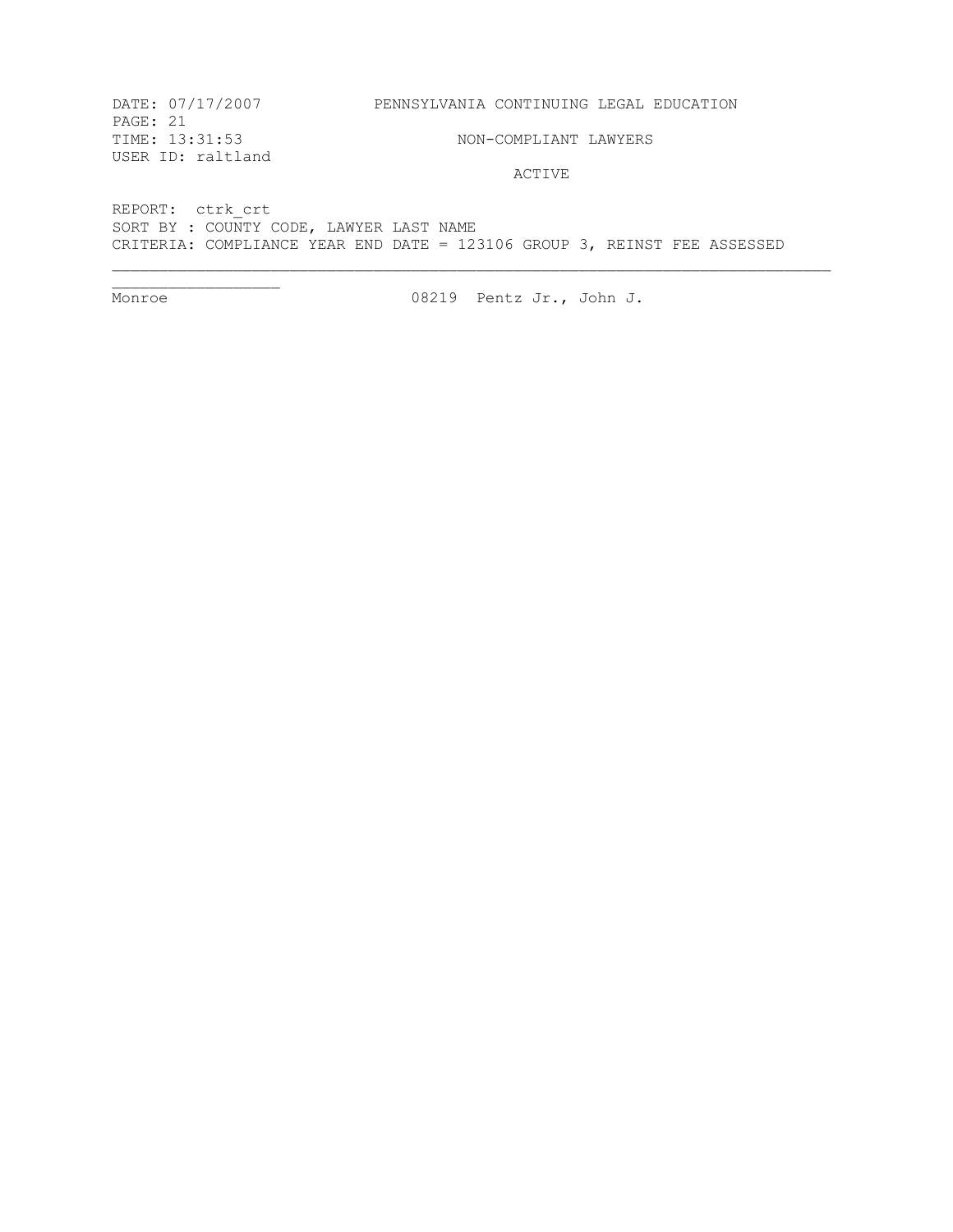PAGE: 22 TIME: 13:31:53 NON-COMPLIANT LAWYERS USER ID: raltland

ACTIVE

REPORT: ctrk\_crt SORT BY : COUNTY CODE, LAWYER LAST NAME CRITERIA: COMPLIANCE YEAR END DATE = 123106 GROUP 3, REINST FEE ASSESSED

Lackawanna

Lackawanna 08288 Eagen, Michael J. 91681 Foley Jr., Robert John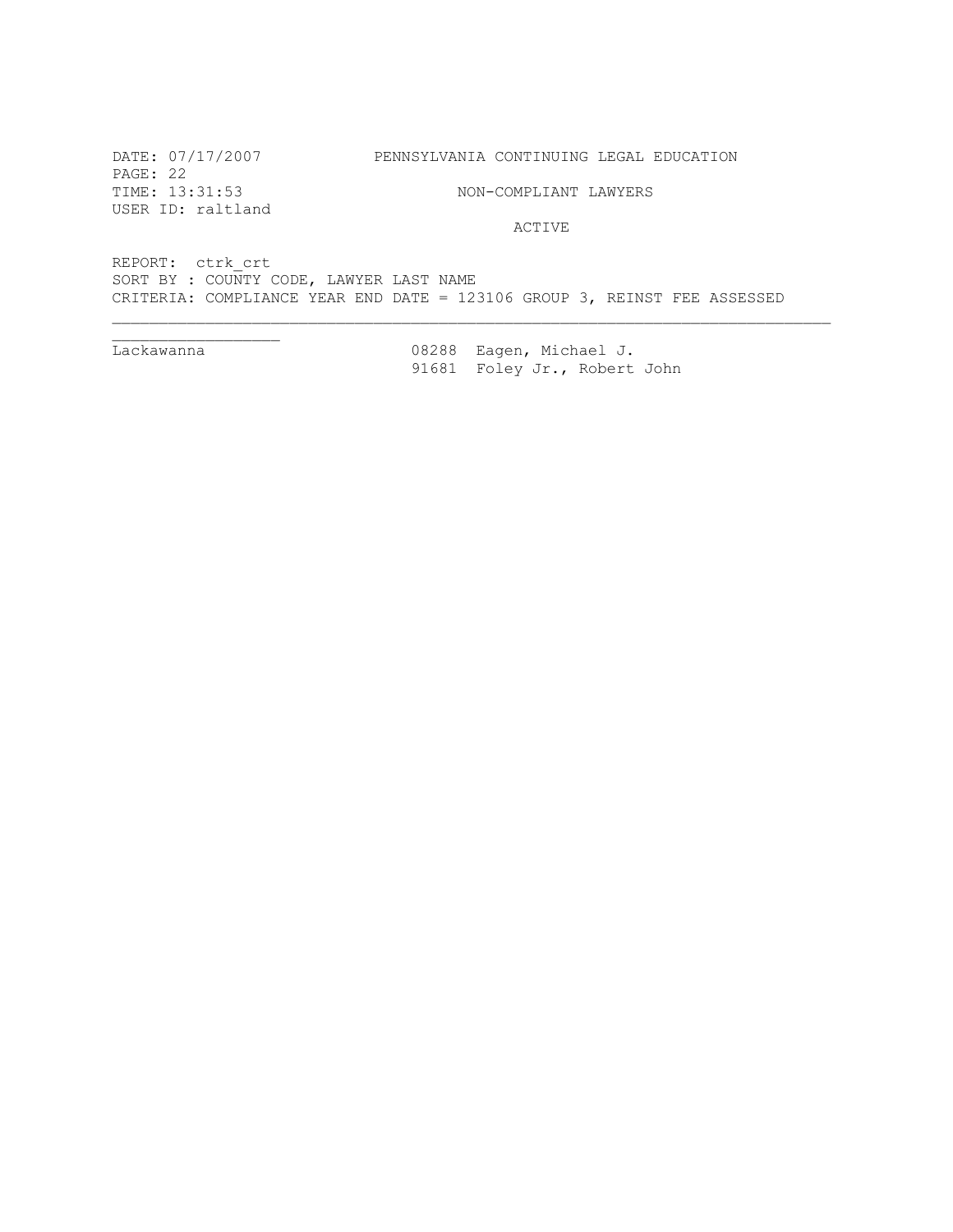PAGE: 23<br>TIME: 13:31:53 USER ID: raltland

DATE: 07/17/2007 PENNSYLVANIA CONTINUING LEGAL EDUCATION

NON-COMPLIANT LAWYERS

ACTIVE

REPORT: ctrk\_crt SORT BY : COUNTY CODE, LAWYER LAST NAME CRITERIA: COMPLIANCE YEAR END DATE = 123106 GROUP 3, REINST FEE ASSESSED

Butler

30441 Berry, Cynthia Kay Sychak 23649 Suess, J. Stevenson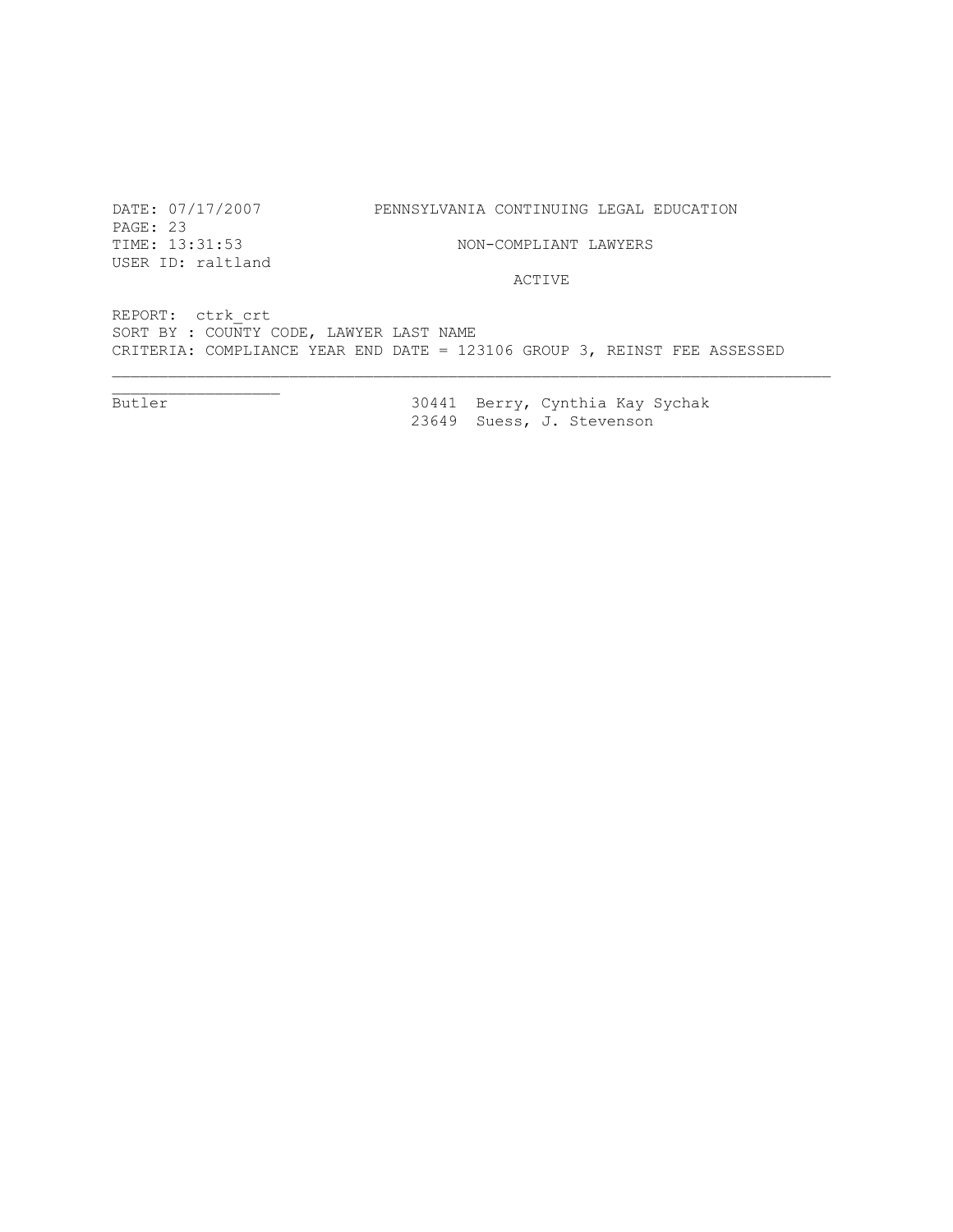DATE: 07/17/2007 PENNSYLVANIA CONTINUING LEGAL EDUCATION

PAGE: 24 TIME:  $13:31:53$  NON-COMPLIANT LAWYERS USER ID: raltland

47943 Gilberti, William Joseph

31656 Gordon, Daniel A. 39238 Graham, William Robb 89947 Greble, Deena Marie 35471 Grueneberg, Rudi

ACTIVE

REPORT: ctrk\_crt SORT BY : COUNTY CODE, LAWYER LAST NAME CRITERIA: COMPLIANCE YEAR END DATE = 123106 GROUP 3, REINST FEE ASSESSED

Out Of State 85580 Addanki, Vasudev N. 50965 Albert, Fredric I. 55382 Allen, David Alexander 52593 Appel, Edward George 77021 Baldwin, James Ackron 86766 Bellinder, Jessica 82053 Bennett, Patrick A. 88015 Bertin, Marcella Catherine 29139 Bitzer, Virginia B. 15144 Bounds, Bruce M. 63364 Brown, Robert David 81915 Browndorf, Matthew C. 84531 Buchman, Todd Adam 51148 Burns, Wendy 34506 Clarke, Michael 36557 Cobb, Raymond William 86703 Cohen, Philice Krevolin 88613 Conway, Meredith R. 72348 Daitz, Jeffrey Michael 72455 Deak, Phoebe Leslie 78444 Degnan, Philip J. 92393 Delaney, Susan Elizabeth 75527 DiPasquale, Christopher E. 57842 DiPietro, Ralph John 27094 Edwards, Trevor 56701 Evans, Cheryl L. 74890 Fahy, James F. 38357 Ferkin, Zori Gail 63630 Fishel, David Lavern 51109 Foreman, Bryan Edwin 27673 Friedman, Steven L 50817 Fulginiti, Brian G. 59055 Fullano, Genaro Gerard 90224 Gandhi, Samir R. 35337 Gebauer, Jay A.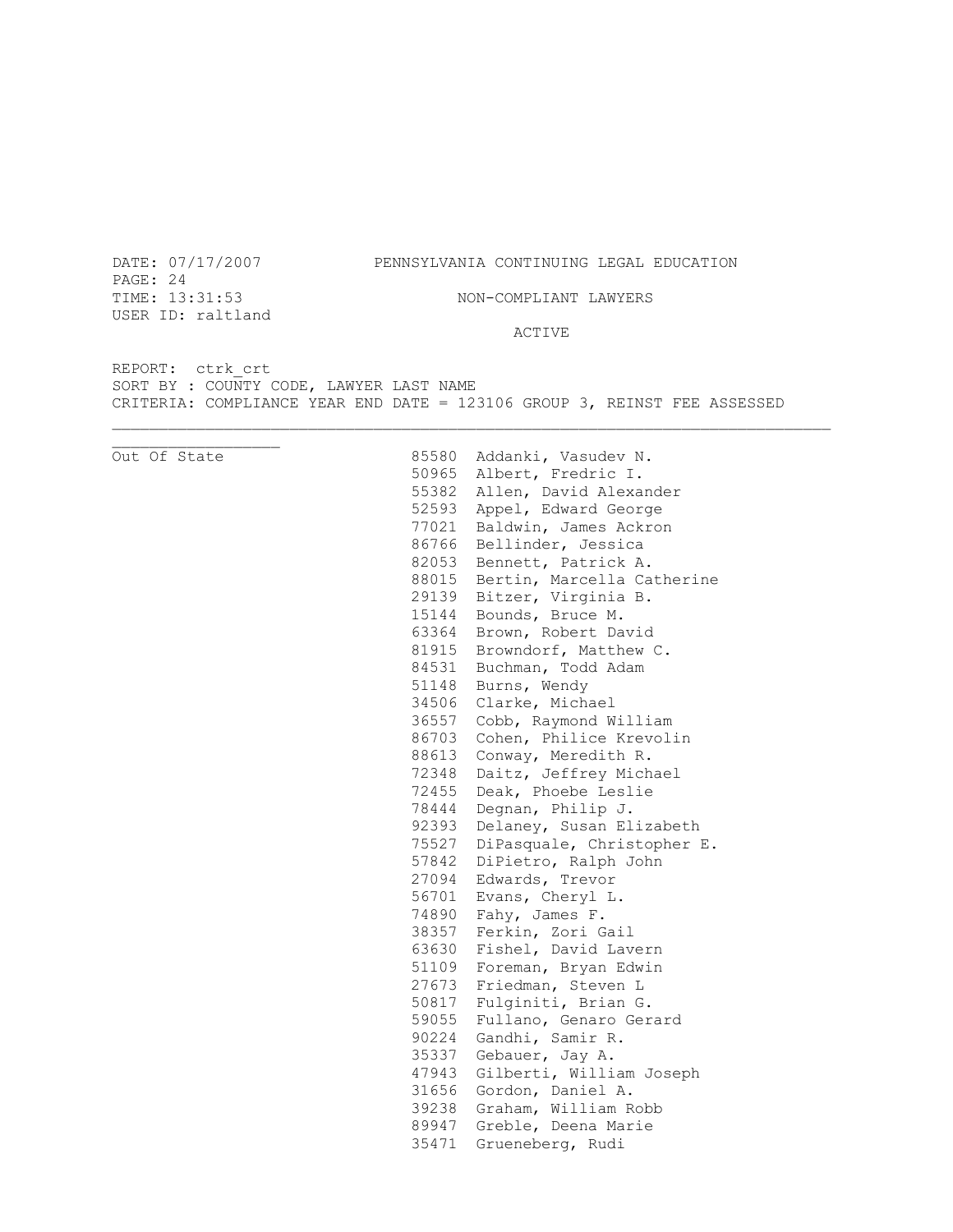58105 Hanratty, James Patrick 92234 Harris, Dawn Michelle 54233 Hauck, Bryan Glen 64143 Hickey, Colleen Marie 74537 Hite, Christopher Davis 52171 Holliday, John Mark 86769 Humble, Scott F. 61570 Ikegwuonu, Patricia Ryan 93983 Ionno II, Sebastian Ben 61380 Jones, Edythe Mae 45884 Jones, Michael John 31008 Kaluza, William J. 84600 Karinch, Matthew MacLeod DATE: 07/17/2007 PENNSYLVANIA CONTINUING LEGAL EDUCATION PAGE: 25<br>TIME: 13:31:53 NON-COMPLIANT LAWYERS USER ID: raltland ACTIVE

REPORT: ctrk\_crt SORT BY : COUNTY CODE, LAWYER LAST NAME CRITERIA: COMPLIANCE YEAR END DATE = 123106 GROUP 3, REINST FEE ASSESSED

|  | Out Of State ( Continued ) | 52961 | Kariss, Richard C.           |
|--|----------------------------|-------|------------------------------|
|  |                            | 64549 | Kirkpatrick, Douglas Jordan  |
|  |                            | 25582 | Kopko, Edward E.             |
|  |                            | 41374 | Krawitz, Arthur M.           |
|  |                            | 74326 | Kwasnik, Michael William     |
|  |                            | 34389 | Laine, Evan E.               |
|  |                            | 88422 | Lambert, Michael Christopher |
|  |                            | 63837 | Lehr, David Allan            |
|  |                            | 36324 | Leodori, Paul Anthony        |
|  |                            | 67511 | Lewis, Lisa Evans            |
|  |                            | 84051 | Maccherone, Amy L.           |
|  |                            | 15670 | Maguigan, Holly              |
|  |                            | 89975 | Maloy, Kevin Michael         |
|  |                            | 82728 | Manganello, Christopher M.   |
|  |                            | 40209 | Marmon, James                |
|  |                            | 52000 | Martin, Cynthia A.           |
|  |                            | 58619 | Martin, LaJuan Frederick     |
|  |                            | 43755 | Masciocchi, Thomas G.        |
|  |                            | 85943 | Mathena, Daniel Calderon     |
|  |                            | 92330 | McCartan, Kathleen Patricia  |
|  |                            | 62888 | Melendez, Julia Marisa       |
|  |                            | 71337 | Mello, Susan Marie           |
|  |                            | 85095 | Monteith, J. Jay             |
|  |                            | 28839 | Morrel, Ruth Yudenfriend     |
|  |                            | 92327 | Mulligan, Patrick James      |
|  |                            | 13247 | Murphy, Edward R.            |
|  |                            | 80107 | Naidech, Scott William       |
|  |                            | 40737 | Nixon Jr., Wilbert E.        |
|  |                            | 34734 | Pacheco, Beatrice            |
|  |                            | 51471 | Padovani, Anthony            |
|  |                            | 44415 | Pepe, Valerie J.             |
|  |                            | 71319 | Perez, Mary Ellen            |
|  |                            | 47450 | Phillips, David William      |
|  |                            | 54432 | Priestly, Lolita M.          |
|  |                            | 80602 | Reed, Laura Lynn             |
|  |                            | 75051 | Rich, Archie Leon            |
|  |                            | 48433 | Ruben, Robert Lee            |
|  |                            |       |                              |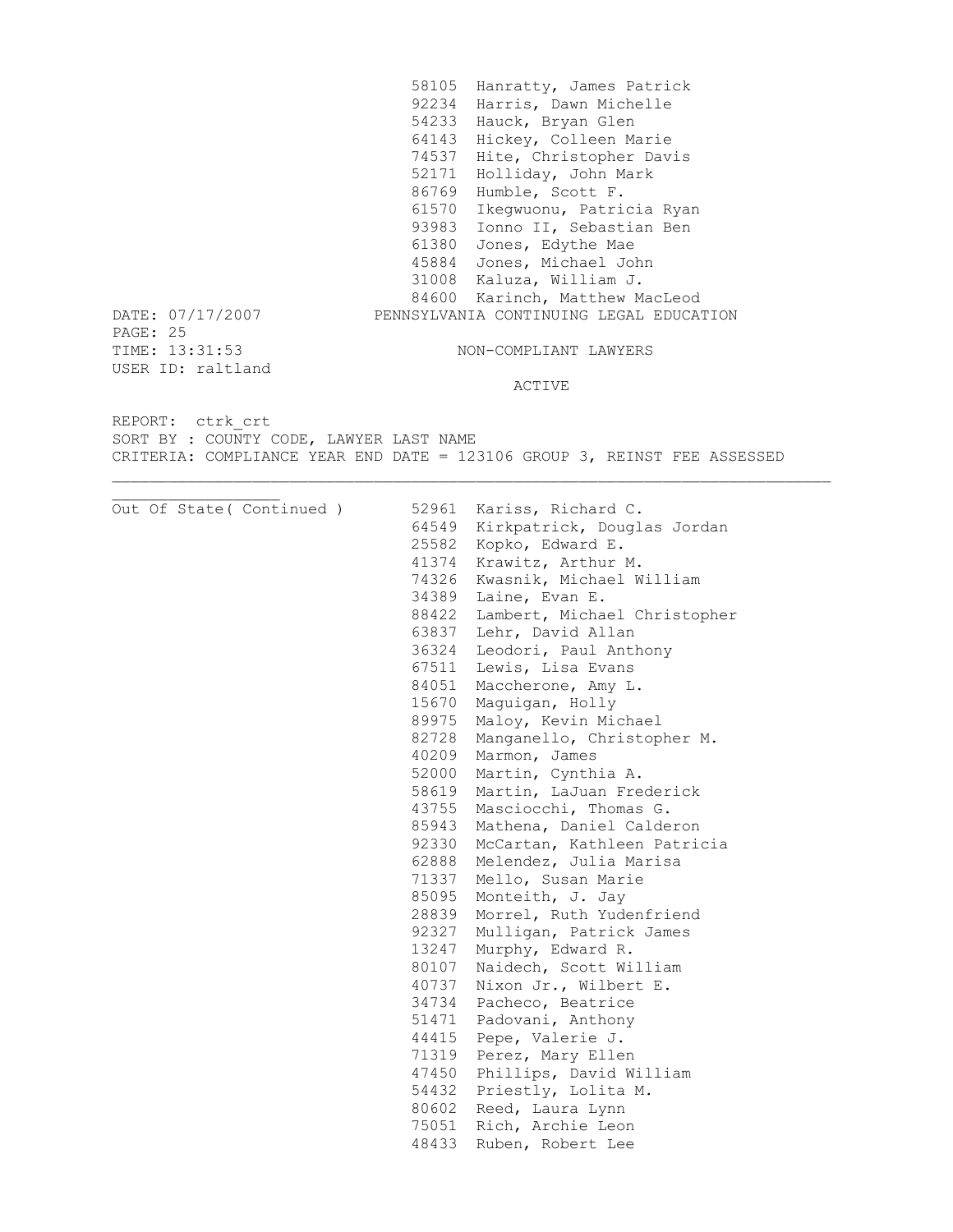87836 Sass, David John 53329 Schaaf, John C. 33166 Scollo, John Philip 57871 Scott, David Randell 24515 Seals Jr., William E. 42605 Slocum, Carol Ann 36265 Spence, Stephen W. 83260 Teague, Jill Lynn 83242 Towers, Karin Dianne 31529 Trainor, Robert J. 68841 Trautmann, Gregg Douglas 81184 Turbessi, Mark Albert 79077 Vaccaro Jr., Frank M. 91389 Vilas, Michael 84407 Weinroth, Alison Blair 52234 Younger-Halliman, Sheila K. DATE: 07/17/2007 PENNSYLVANIA CONTINUING LEGAL EDUCATION PAGE: 26 TIME: 13:31:53 NON-COMPLIANT LAWYERS USER ID: raltland ACTIVE REPORT: ctrk\_crt SORT BY : COUNTY CODE, LAWYER LAST NAME CRITERIA: COMPLIANCE YEAR END DATE = 123106 GROUP 3, REINST FEE ASSESSED

Out Of State( Continued ) 72429 Yuro, Ronald Steven

61209 Zequeira, Maria S.

COUNT OF ATTORNEYS FOR ACTIVE STATUS IS 272